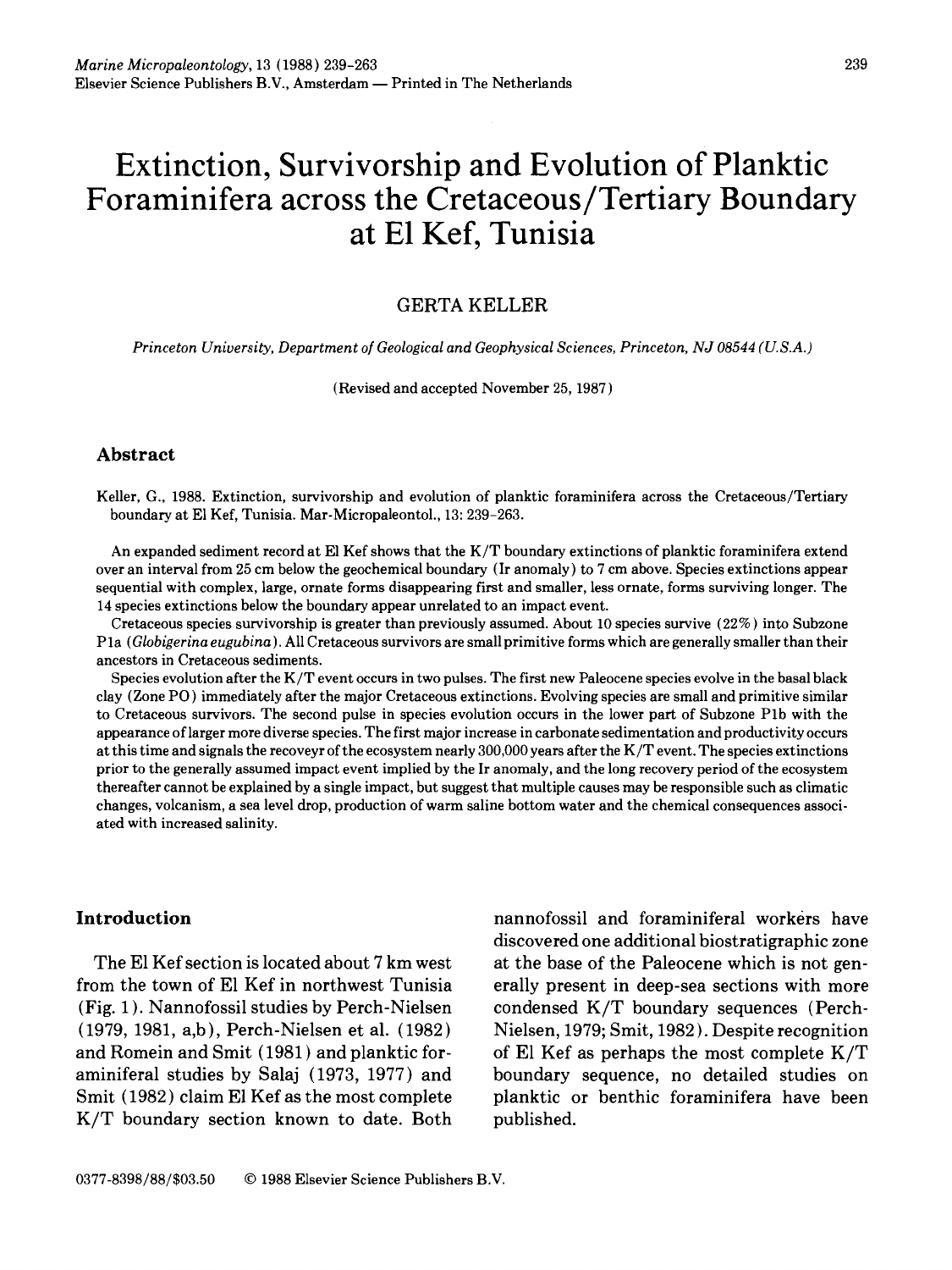

Fig. 1. Location map showing the K/T boundary section near E1 Kef, Tunisia along with regional distribution of sediments of Campanian to Eocene age,

foraminifera (Keller, 1988a) and stable isotope pouquet et al., 1986). Thus, the K/T boundary stratigraphy (Keller and Lindinger, in prep. ) event profoundly affected faunas living on the attempt to elucidate the biotic turnover and pa- sea floor of the Tunisian continental platform. leoenvironmental conditions on the sea floor Planktic foraminifera were analyzed to oband in surface waters across the  $K/T$  boundary tain a complete history across the  $K/T$  boundat E1 Kef. Benthic foraminifera show a 50% re- ary in a relatively protected shallow sea. The duction in species diversity at the K/T bound- surface record of faunal changes essentially ary and diversity remained 37% lower during mirrors that on the sea floor, but planktic fordeposition of the first 3 m of the sediment above aminifera suffered greater losses and were subthe boundary (PO to Pla Zone ). Surviving spe- jected to more stressful conditions than benthic cies are generally tolerant of low  $O_2$  conditions foraminifera. Although planktic foraminifera and productivity was low. Increased productiv-<br>show overall similarities with the record known ity and return to higher oxygen levels on the from the deep-sea, fundamental differences are seafloor resumed about 4 m above the  $K/T$  apparent; these, however, may be largely due to

This report and companion studies on benthic boundary (P1b Subzone, Keller, in prep.; Pey-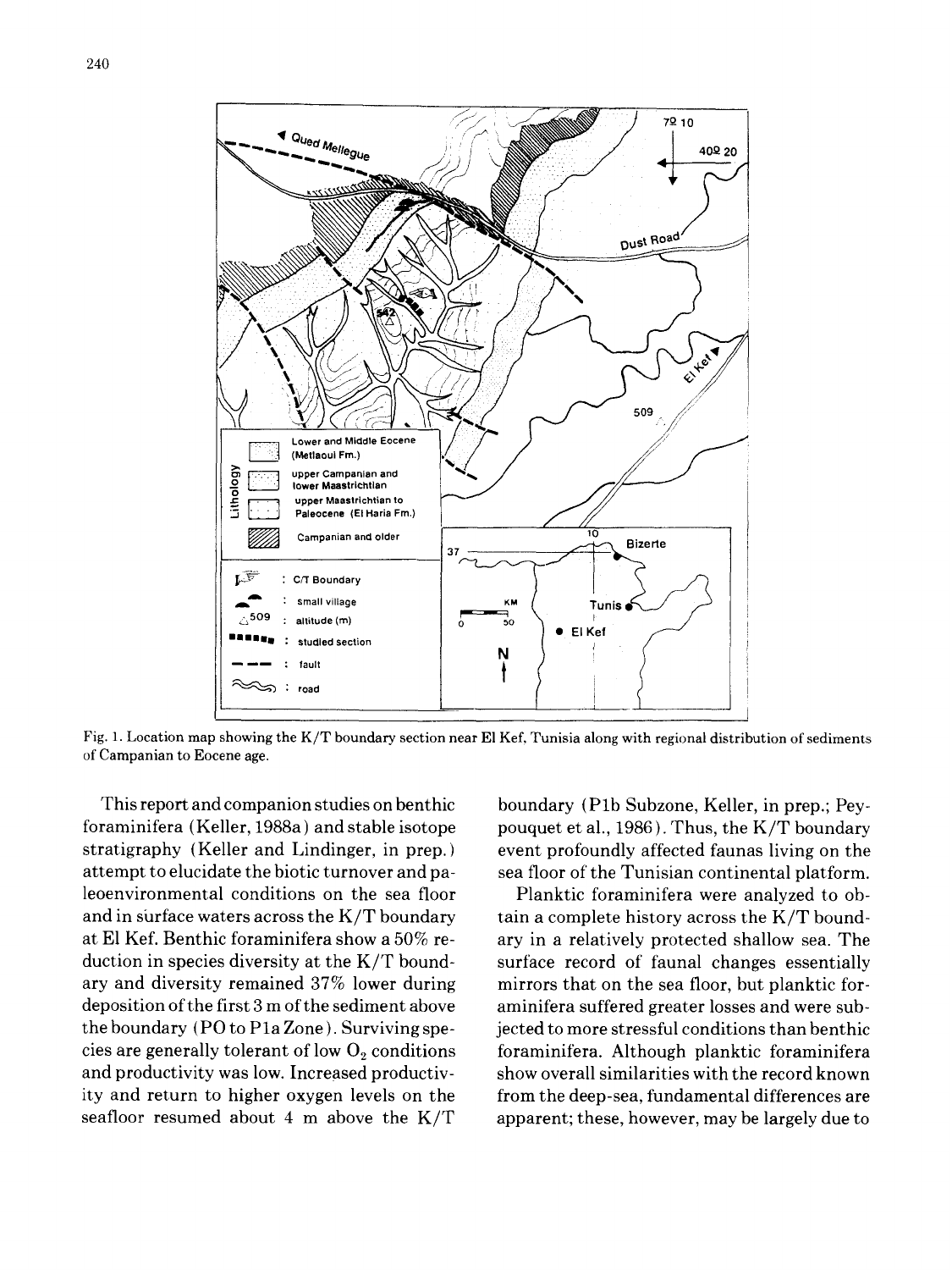the expanded section present at E1 Kef. The **Biostratigraphy and lithology**  differences concern primarily the nature of spe-The  $K/T$  boundary section of El Kef is concies extinctions across the  $K/T$  boundary, spe-<br>size evantuary, and suclution of now process. tained within the El Haria Formation (Fig. 1). cies survivorship, and evolution of new species.<br>This formation spans upper Cretaceous to Pa-<br>This formation spans upper Cretaceous to Pa-This report primarily deals with these aspects Intervet primarily deals with snow depends to leocene sediments consisting of marls with spo-<br>of the K/T boundary event.

Paleocene Working Group of the International By Salaj (1977), Smit (1982) and Smit and<br>Committee on Strational Boundary Romein (1985). Further modifications of this Committee on Stratigraphy. Sample numbers<br>used in this report represent original numbers<br>given by the collecting team. The section was<br>in Fig. 2. sampled at 20-cm intervals below the K/T *Upper Maastrichtian*  boundary and continuous sampling at 5-cm intervals for the first 1.60 m above the boundary,  $\hbar$  white-grey clayey marl with about 40% then at 20-cm intervals between  $1.60-3.00 \text{ m}$  CaCO<sub>3</sub> and common burrows about 2-3 cm long and at 50-cm intervals between 3 and 10 m marks the uppermost Maastrichtian. The upabove the boundary. A total of 66 samples were permost 4.5 m of sediment examined of this unit analyzed for this study between 4 m below the do not contain *Abathomphalus mayaroensis,* the K/T boundary to 10 m above the boundary. index species of the latest Maastrichtian zone

paleontological techniques. In general samples the El Haria Formation was earlier observed by were not easy to disagregate and repeated soak-<br>Salaj (1980) and was also recently observed by ing in calgon with dilute  $H_2O_2$  followed by sev-<br>the present author in the Negev sections of Iseral washings were necessary. Planktic rael and Brazos River section of Texas, andby foraminiferal preservation is generally good al-<br>though recrystallization of original calcite shells abama. The frequently observed absence of A. though recrystallization of original calcite shells abama. The frequently observed absence of A.<br>is ovident in lower Peleceone sediments mayareensis from uppermost Cretaceous sedi-

Population counts were based on representative splits (using an Otto microsplitter) of species disappears prior to the K/T boundary<br>shout 300 specimen of the size fractions  $\geq 63$  at least in shelf regions. For this reason the new about 300 specimen of the size fractions  $>63$  at least in shell regions. For this reason the new  $\mu$ m and  $> 150~\mu$ m. Two size fractions were ana-<br>lyzed because of the variable creation irres. The latest Maastrichtian (Fig. 2). lyzed because of the variable species sizes. The smaller size fraction ( $> 63 \mu m$ ) best shows ev-<br>*K/T boundary* olutionary trends of small species in late Cretaceous and earliest Tertiary sediments. The The K/T boundary lies between the top of larger size fraction ( $> 150~\mu$ m) was expected to the white-grey clayey marl and the overlying 50 show trends of larger species, but no faunal cm thick black clay unit which has an average trends could be recognized. Faunal counts for of  $4\%$  CaCO<sub>3</sub>. A 2-3 mm thin rust colored fer- $> 63 \mu m$  and  $> 150 \mu m$  size fractions are listed ruginous layer at the base of the black clay in Tables I and II. Sample depths are listed as marks the boundary event. No burrows are obmidpoints for continuous sample intervals. Served through this layer or in the black clay.

radic limestone intercalations (Burollet, 1966). The lithology of the K/T boundary interval is *Material and methods* characterized by five units which are discussed below in the context of the biostratigraphic zonation of Premoli Silva and Bolli (1973), Samples were obtained by the Cretaceous/<br>by Salaj (1977), Smit (1982) and Smit and<br>letter that the contract of the Multiple of the Multiple of the Multiple of the Multiple of the Salaj (1977), Smit (1982) and Smit and

Samples were processed by standard micro- with the same name. Absence of this species in is evident in lower Paleocene sediments *mayaroensis* from uppermost Cretaceous sedi-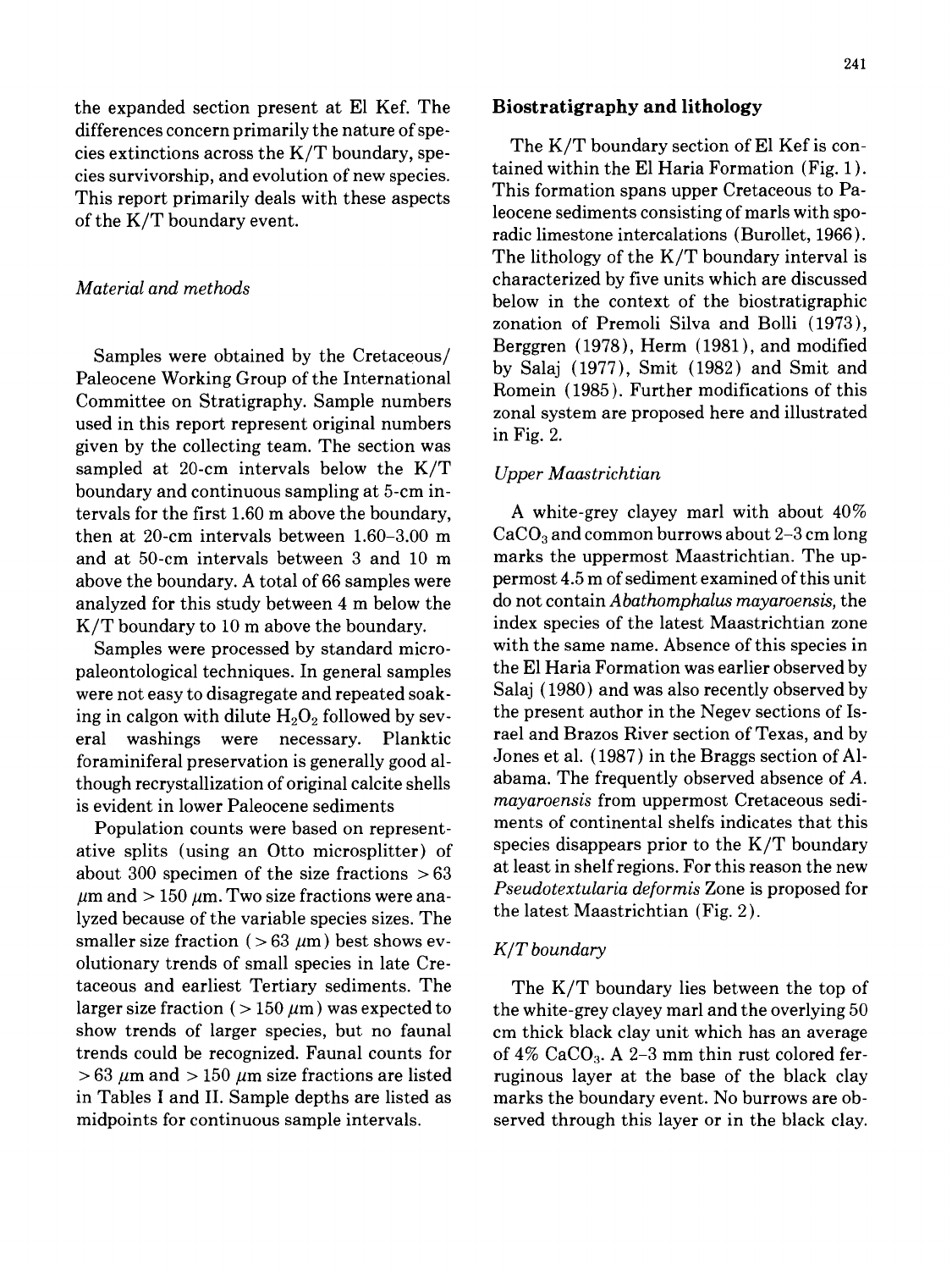# TABLE I

# Relative percentage of planktic foraminifera in the size fraction > 63  $\mu$ m at El Kef, Tunisia;  $x = \langle 2\% \rangle$

| EI KEF, TUNISIA<br>$> 63 \mu m$                                                       | $-450cm$       | $-400cm$                       | $\sim 350\mathrm{g}$ m | 300um               | $-250cm$            | $-200$ kem                | $-150$ cm           | $-100\,\mathrm{h}$           | $\frac{1}{2}$<br>$\blacksquare$ | $9.00$ m<br>$\mathbf{r}$         | 45cm                          | $250$ m<br>$\ddot{\phantom{a}}$          | ≘<br>ت<br>٠                 |                                           |                      |                |    | $\frac{1}{2}$ , $\frac{1}{2}$ | $\frac{1}{2}$ , $\frac{1}{2}$<br>÷. | tS. | i San | fi, | ÷, | $\frac{1}{\sqrt{2}}$ | ž      | Ŕ    | ă<br>×. | $\mathcal{C}\mathcal{N}$ in | $\mathbb{S}^2_{\omega}$ or | $\frac{1}{2}$ cm              | $\epsilon=9.2, \mathrm{cm}$ |
|---------------------------------------------------------------------------------------|----------------|--------------------------------|------------------------|---------------------|---------------------|---------------------------|---------------------|------------------------------|---------------------------------|----------------------------------|-------------------------------|------------------------------------------|-----------------------------|-------------------------------------------|----------------------|----------------|----|-------------------------------|-------------------------------------|-----|-------|-----|----|----------------------|--------|------|---------|-----------------------------|----------------------------|-------------------------------|-----------------------------|
| $x = 2\%$                                                                             | 528            | 524                            | $\frac{1}{2}$          | $\frac{1}{2}$       | $532$               | 533                       | $\frac{12}{3}$      | 535                          | $\tilde{\mathbb{R}}$            | F                                | $538$                         | 异                                        | ş                           | Ŧ                                         |                      |                |    | ã                             |                                     |     |       |     |    |                      |        |      |         |                             |                            |                               |                             |
| Archeoglobigerina blowi<br>Globigerina monmouthensis<br>Globigerina cf. monmouthensis |                | ×                              |                        |                     | ×                   |                           |                     |                              | $\boldsymbol{\mathsf{x}}$       |                                  | ×                             | ×                                        |                             |                                           |                      |                |    |                               |                                     |     |       |     |    |                      |        |      |         |                             |                            |                               |                             |
| Globigerinelloides aspera<br>G. multispina                                            |                | 5                              |                        | 6                   |                     |                           | $\overline{c}$      | $\overline{a}$               |                                 | 6                                | s                             | $\overline{c}$                           |                             |                                           |                      |                |    |                               |                                     |     |       |     |    |                      |        |      |         |                             |                            |                               |                             |
| G. subcarinatus                                                                       |                |                                |                        |                     |                     |                           | $\overline{c}$      |                              | 2                               |                                  | $\overline{\mathbf{3}}$       | $\overline{3}$                           |                             |                                           |                      |                |    |                               |                                     |     |       |     |    |                      |        |      |         |                             |                            |                               |                             |
| G. ultramicra<br>G. volutus                                                           | $\mathcal{D}$  |                                | $\mathcal{D}$          |                     | $\overline{a}$      | $\gamma$                  | ٨                   | S.                           |                                 | $\overline{4}$                   | $\overline{a}$                | $\mathcal{R}$                            | ٠                           |                                           |                      |                |    |                               |                                     |     |       |     |    |                      |        |      |         |                             |                            |                               |                             |
| Hedbergelia holmdelensis                                                              |                | $\mathbf{d}$                   | ٠                      |                     |                     | $\mathbf x$               | $\mathbf{r}$        | x                            |                                 |                                  | ×                             |                                          |                             |                                           |                      |                |    |                               |                                     |     |       |     |    |                      |        |      |         |                             |                            |                               |                             |
| H planispira                                                                          |                | x                              | 3                      | x                   |                     |                           | ×                   | x                            |                                 |                                  |                               |                                          |                             |                                           |                      |                |    |                               |                                     |     |       |     |    |                      |        |      |         |                             |                            |                               |                             |
| Rugoglobigenna hantkeninoides                                                         |                |                                |                        | 3                   |                     |                           |                     | 2                            |                                 |                                  |                               |                                          |                             |                                           |                      |                |    |                               |                                     |     |       |     |    |                      |        |      |         |                             |                            |                               |                             |
| R. hexacamerata                                                                       |                | $\overline{c}$                 |                        |                     |                     |                           | $\overline{c}$      | 6                            |                                 |                                  |                               |                                          |                             |                                           |                      |                |    |                               |                                     |     |       |     |    |                      |        |      |         |                             |                            |                               | $\boldsymbol{\mathbf{x}}$   |
| R. macrocephala<br>R. reicheli                                                        |                | ×                              |                        |                     |                     |                           |                     | ×<br>×                       |                                 |                                  |                               |                                          |                             |                                           | ×                    |                |    |                               |                                     |     |       |     |    |                      |        |      |         |                             |                            |                               |                             |
| R. rugosa                                                                             |                |                                |                        |                     |                     |                           |                     | ×                            |                                 | $\overline{c}$                   |                               | $\overline{c}$                           |                             |                                           |                      |                |    |                               |                                     |     |       |     |    |                      |        |      |         |                             |                            |                               |                             |
| R. robusta<br>R scott                                                                 |                | ý                              |                        |                     |                     |                           |                     | $\boldsymbol{\mathsf{x}}$    |                                 | $\mathbf{x}$<br>$\mathbf{x}$     |                               |                                          |                             | ×<br>$\boldsymbol{\chi}$                  |                      |                |    |                               |                                     |     |       |     |    |                      |        |      |         |                             |                            |                               |                             |
| R sp. A                                                                               | $\overline{4}$ | $\overline{\mathcal{C}}$       |                        |                     | A                   |                           |                     | 4                            |                                 | 6                                |                               | 5                                        | $\Delta$                    | x                                         |                      |                |    |                               |                                     |     |       |     |    |                      |        |      |         |                             |                            |                               |                             |
| Rugotruncana subpennyi<br>Loeblichella hassi<br>Ventrilabella eggen                   |                |                                |                        |                     |                     |                           |                     |                              |                                 |                                  |                               |                                          |                             |                                           |                      |                |    |                               |                                     |     |       |     |    |                      |        |      |         |                             |                            |                               |                             |
| Globotruncanella havanensis                                                           |                |                                |                        |                     |                     |                           |                     |                              |                                 |                                  |                               |                                          |                             |                                           |                      |                |    |                               |                                     |     |       |     |    |                      |        |      |         |                             |                            |                               |                             |
| G. petaloidea                                                                         |                |                                |                        |                     |                     |                           |                     |                              |                                 |                                  |                               |                                          |                             |                                           |                      |                |    |                               |                                     |     |       |     |    |                      |        |      |         |                             |                            |                               |                             |
| Globolruncana aegyptiaca<br>G. arca                                                   |                |                                |                        |                     |                     |                           | $\overline{2}$<br>× |                              |                                 |                                  |                               |                                          |                             |                                           |                      |                |    |                               |                                     |     |       |     |    |                      |        |      |         |                             |                            |                               |                             |
| G. conica                                                                             |                | x                              | x                      |                     | ×                   |                           | x                   |                              |                                 |                                  |                               |                                          |                             |                                           |                      |                |    |                               |                                     |     |       |     |    |                      |        |      |         |                             |                            |                               |                             |
| G. contusa<br>G. falsostuarti                                                         |                | $\boldsymbol{\mathbf{x}}$<br>x | Ă                      | $\bf{x}$<br>x       | x<br>×              |                           | ×                   |                              |                                 |                                  |                               |                                          |                             |                                           |                      |                |    |                               |                                     |     |       |     |    |                      |        |      |         |                             |                            |                               |                             |
| G. duwi                                                                               |                |                                | ×                      |                     |                     |                           |                     |                              |                                 |                                  |                               |                                          |                             |                                           |                      |                |    |                               |                                     |     |       |     |    |                      |        |      |         |                             |                            |                               |                             |
| G. ganssen<br>G trinidadensis                                                         |                | x                              |                        |                     |                     |                           |                     |                              |                                 |                                  |                               |                                          |                             |                                           |                      |                |    |                               |                                     |     |       |     |    |                      |        |      |         |                             |                            |                               |                             |
| G. stuarti<br>G. stuartiformis                                                        |                |                                |                        |                     | ×<br>×              |                           |                     |                              |                                 |                                  |                               |                                          |                             |                                           |                      |                |    |                               |                                     |     |       |     |    |                      |        |      |         |                             |                            |                               |                             |
| Pseudoguembelina costulata                                                            | 17             | 25                             | 15                     | 20                  | 14                  | 20                        |                     |                              | ÷.                              | 15                               | 14                            | - 2                                      | 12                          | 24                                        | 17                   |                |    |                               |                                     |     |       |     |    |                      |        |      |         |                             |                            |                               |                             |
| P. costata                                                                            | ×              | ×                              |                        | ×                   | ×                   | $\boldsymbol{\mathrm{x}}$ |                     | ł,                           |                                 | 3                                |                               |                                          | ż                           |                                           | $\mathfrak{H}$       |                |    |                               |                                     |     |       |     |    |                      |        |      |         |                             |                            |                               |                             |
| P. kempensis<br>P. palpebra                                                           | Ġ.             | x<br>×                         |                        |                     | 4                   | $\overline{\mathbf{3}}$   | Ă                   | 3<br>$\overline{c}$          |                                 | Þ                                |                               | $\hat{z}$<br>$\overline{2}$              | $\hat{c}$<br>$\overline{3}$ | $\overline{\mathbf{3}}$<br>$\overline{2}$ | ¥,<br>$\overline{4}$ |                |    |                               |                                     |     |       |     |    |                      |        |      |         |                             |                            |                               |                             |
| P punctulata                                                                          |                |                                |                        |                     |                     |                           |                     |                              |                                 |                                  |                               | $\mathbf{r}$                             | x                           | ×                                         | $\mathbf{r}$         |                |    |                               |                                     |     |       |     |    |                      |        |      |         |                             |                            |                               |                             |
| Pseudotextularia elegans<br>P. deformis                                               |                |                                |                        |                     |                     |                           | ×                   |                              |                                 |                                  |                               | $\boldsymbol{\mathsf{x}}$<br>$\mathbf x$ |                             | x                                         |                      |                |    |                               |                                     |     |       |     |    |                      |        |      |         |                             |                            |                               |                             |
|                                                                                       |                |                                |                        |                     |                     |                           |                     |                              |                                 |                                  |                               |                                          |                             |                                           |                      |                |    |                               |                                     |     |       |     |    |                      |        |      |         |                             |                            |                               |                             |
| Heterohelix glabrans<br>H. globulosa                                                  | x<br>٢ž        | 4<br>$\lambda$                 | 2<br>9                 | $\overline{3}$<br>3 | 3<br>$\overline{c}$ | $\overline{4}$            | $\overline{c}$      | ٠<br>$\overline{\mathbf{z}}$ | $\boldsymbol{\mathsf{x}}$       | $\overline{3}$<br>$\overline{c}$ | $\overline{2}$<br>$\mathbf x$ | 3<br>x                                   | 3<br>$\overline{c}$         |                                           |                      |                |    |                               |                                     |     |       |     |    |                      |        |      |         |                             |                            |                               |                             |
| H. navarroonsis                                                                       | ٠g             | 24                             | 25                     | 22                  | 15                  | 21                        | 15                  | 16                           | 1.7                             | 18                               | 17                            | 18                                       | 32                          | 15                                        | 20                   | 2              |    |                               |                                     |     |       |     |    |                      |        |      |         |                             |                            |                               |                             |
| P. carseyae s.l.<br>H. striata                                                        | 5              | ×<br>١ï                        | 5<br>9                 | 4<br>12             | $\mathsf g$<br>23   | 6                         | $\mathbf{6}$<br>23  | ×<br>g                       | $\ddot{a}$                      | 8<br>12                          | $\mathsf{s}$<br>15            | $\bf{8}$<br>21                           | 16                          | $\Delta$<br>24                            | 6<br>12              |                |    |                               |                                     |     |       |     |    |                      |        |      |         |                             |                            |                               |                             |
| H. americana                                                                          |                |                                |                        | x                   | ×                   |                           |                     |                              |                                 |                                  |                               | $\mathbf{z}$                             | x                           |                                           |                      |                |    |                               |                                     |     |       |     |    |                      |        |      |         |                             |                            |                               |                             |
| Gublerina cuvillieri                                                                  |                |                                |                        |                     | ×                   |                           | x                   |                              |                                 | $\epsilon$<br>$\mathbf{\hat{x}}$ | x<br>$\mathbf{r}$             | $\mathbf{x}$                             | Ÿ<br>x                      | ×                                         |                      |                |    |                               |                                     |     |       |     |    |                      |        |      |         |                             |                            |                               |                             |
| Planoglobulina brazoensis<br>P. carseyae ss                                           |                |                                |                        |                     |                     |                           |                     |                              |                                 | x                                | x                             | $\lambda$                                |                             |                                           |                      |                |    |                               |                                     |     |       |     |    |                      |        |      |         |                             |                            |                               |                             |
| Racemiguembelina fructicosa                                                           |                |                                |                        |                     |                     |                           |                     |                              |                                 |                                  |                               |                                          |                             |                                           |                      |                |    |                               |                                     |     |       |     |    |                      |        |      |         |                             |                            |                               |                             |
| R. intermedia<br>R. powelli<br>Shadkoina cenomena                                     |                |                                |                        |                     |                     |                           |                     |                              |                                 |                                  |                               |                                          |                             |                                           |                      |                |    |                               |                                     |     |       |     |    |                      |        |      |         |                             |                            |                               |                             |
| Guembelitria cretacea                                                                 | $\overline{c}$ |                                |                        |                     |                     | $\overline{z}$            | ø                   |                              |                                 |                                  |                               |                                          | $\mathfrak{a}$              | 18                                        | 17                   | 9 <sup>o</sup> | 84 | 95                            | 88                                  | 67  | 84    | 76  | ١ë | ŻΘ                   | $60\,$ | 76   |         |                             | 60                         | $12^{12}$                     |                             |
| G. irregularis<br>G. trilolia                                                         |                |                                |                        |                     |                     |                           |                     |                              |                                 |                                  |                               |                                          |                             |                                           |                      |                | Ã  |                               |                                     |     |       |     |    |                      |        |      | A       |                             |                            |                               |                             |
| G. midwayensis                                                                        |                |                                |                        |                     |                     |                           |                     |                              |                                 |                                  |                               |                                          |                             |                                           |                      |                |    |                               |                                     |     |       |     |    |                      |        |      |         |                             |                            |                               |                             |
| Woodringina hornerstownensis<br>Chiloguambelitria danica<br>Ch. taurica               |                |                                |                        |                     |                     |                           |                     |                              |                                 |                                  |                               |                                          |                             |                                           |                      | $\overline{z}$ |    |                               |                                     |     |       |     |    |                      |        |      |         |                             | 6                          | 6                             | $\frac{1}{16}$              |
| Globotruncanella caravacaensis<br>Globoconusa corrusa                                 |                |                                |                        |                     |                     |                           |                     |                              |                                 |                                  |                               |                                          |                             |                                           |                      |                |    |                               |                                     |     | 3     |     |    |                      |        | ċ.   | ٠٥      |                             | 22                         | 12                            | 20                          |
| G. daubjergensis                                                                      |                |                                |                        |                     |                     |                           |                     |                              |                                 |                                  |                               |                                          |                             |                                           |                      |                |    |                               |                                     |     |       |     |    |                      |        |      |         |                             |                            |                               |                             |
| Globastica sp.<br>Globigerina eugubina                                                |                |                                |                        |                     |                     |                           |                     |                              |                                 |                                  |                               |                                          |                             |                                           |                      |                |    |                               |                                     |     |       |     |    |                      |        |      |         |                             |                            |                               |                             |
| G. fringa                                                                             |                |                                |                        |                     |                     |                           |                     |                              |                                 |                                  |                               |                                          |                             |                                           |                      |                |    |                               |                                     |     |       |     |    |                      |        |      |         |                             |                            |                               |                             |
| G. moskvini<br>Subbotina thioculinoides                                               |                |                                |                        |                     |                     |                           |                     |                              |                                 |                                  |                               |                                          |                             |                                           |                      |                |    |                               |                                     |     |       |     |    |                      |        |      |         |                             |                            |                               |                             |
| Eoglobigenna edita                                                                    |                |                                |                        |                     |                     |                           |                     |                              |                                 |                                  |                               |                                          |                             |                                           |                      |                |    |                               |                                     |     |       |     |    |                      |        |      |         |                             |                            |                               |                             |
| E. sobullordes                                                                        |                |                                |                        |                     |                     |                           |                     |                              |                                 |                                  |                               |                                          |                             |                                           |                      |                |    |                               |                                     |     |       |     |    |                      |        |      |         |                             |                            |                               |                             |
| E hemisphaenca<br>E. simplicissima                                                    |                |                                |                        |                     |                     |                           |                     |                              |                                 |                                  |                               |                                          |                             |                                           |                      |                |    |                               |                                     |     |       |     |    |                      |        |      |         |                             |                            |                               |                             |
| E. taurica<br>E. tetragona                                                            |                |                                |                        |                     |                     |                           |                     |                              |                                 |                                  |                               |                                          |                             |                                           |                      |                |    |                               |                                     |     |       |     |    |                      |        |      |         |                             |                            |                               |                             |
| Globorotalia archeocompressa<br>Gl. compressa                                         |                |                                |                        |                     |                     |                           |                     |                              |                                 |                                  |                               |                                          |                             |                                           |                      | 3              | 2  |                               |                                     |     |       |     |    |                      |        |      |         |                             |                            |                               |                             |
| Gl. polycamera                                                                        |                |                                |                        |                     |                     |                           |                     |                              |                                 |                                  |                               |                                          |                             |                                           |                      |                |    |                               |                                     |     |       |     |    |                      |        |      |         |                             |                            |                               |                             |
| Gl. preseque<br>Gl. pseudobulaides                                                    |                |                                |                        |                     |                     |                           |                     |                              |                                 |                                  |                               |                                          |                             |                                           |                      |                |    |                               |                                     |     |       |     |    |                      |        | $+1$ |         |                             |                            |                               | $\mathcal{L}^{\bullet}$     |
| Gl. pseudobull. subquadiratus                                                         |                |                                |                        |                     |                     |                           |                     |                              |                                 |                                  |                               |                                          |                             |                                           |                      |                |    |                               |                                     |     |       |     |    |                      |        |      |         |                             |                            |                               |                             |
| Total No. Counted                                                                     | $\frac{6}{2}$  |                                | Ę                      |                     |                     |                           |                     |                              |                                 |                                  |                               |                                          |                             |                                           |                      |                |    |                               |                                     |     |       |     |    |                      |        |      |         | P,                          |                            | $\frac{X_{\rm c}}{X_{\rm c}}$ | š                           |
|                                                                                       |                |                                |                        |                     |                     |                           |                     |                              |                                 |                                  |                               |                                          |                             |                                           |                      |                |    |                               |                                     |     |       |     |    |                      |        |      |         |                             |                            |                               |                             |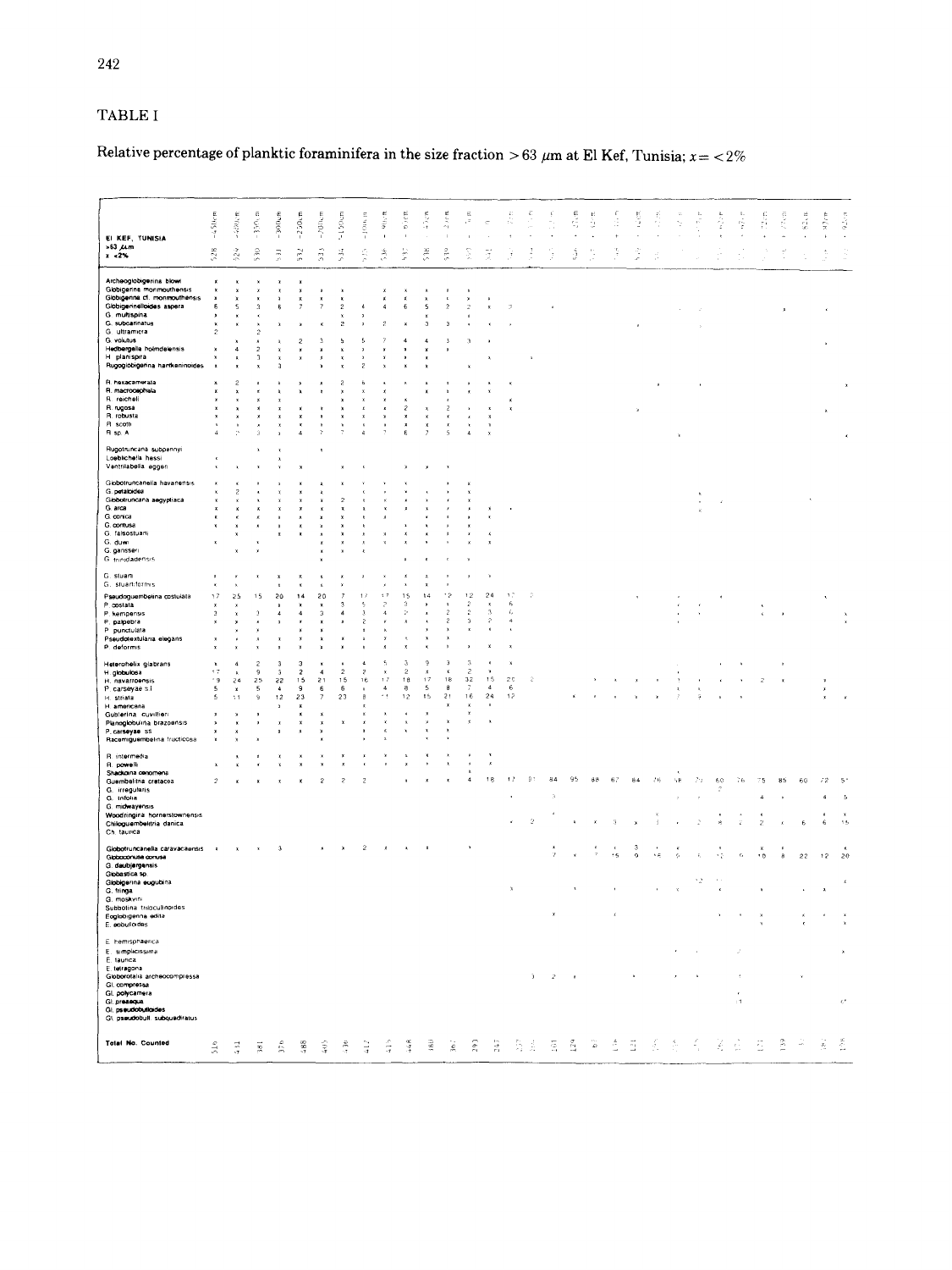| $+ 976$<br>560          | $+102cm$<br>$\tilde{\mathbf{s}}$ | $+107\,\mathrm{cm}$<br>$562\,$ | $+112cm$<br>563         | $+117cm$<br>564 | $+122cm$<br>565                                                                                                                                                                                                                                                                                                                                                                     | $+127cm$<br>$566$              | $+132cm$<br>567 | $+137cm$<br>568         | 569 $+142cm$                                                                                                                                                                      | $+147cm$<br>570 | $+152cm$<br>$\tilde{\mathbb{R}}$                | $+157cm$<br>572                        | $+162cm$<br>573                             | $+167cm$<br>574                         | $+177cm$<br>576    | $+182cm$<br>578                                | $+197cm$<br>580    | 582 +222cm     | $+262cm$<br>584                        | $586 + 302cm$                                      | 587 +350cm                | 588 +400cm                       | 589 $+450cm$                   | $+500cm$<br>590                            | $+550cm$<br>$591\,$                                               | 592 +600cm                                       | 593 +650cm          | 594 $+700cm$                               | $+750cm$<br>595                             |                                                   | $+800c$ m<br>596 | +850cm<br>597   | 598 +900cm                    | +950cm<br>599      | 600 +1000cm |
|-------------------------|----------------------------------|--------------------------------|-------------------------|-----------------|-------------------------------------------------------------------------------------------------------------------------------------------------------------------------------------------------------------------------------------------------------------------------------------------------------------------------------------------------------------------------------------|--------------------------------|-----------------|-------------------------|-----------------------------------------------------------------------------------------------------------------------------------------------------------------------------------|-----------------|-------------------------------------------------|----------------------------------------|---------------------------------------------|-----------------------------------------|--------------------|------------------------------------------------|--------------------|----------------|----------------------------------------|----------------------------------------------------|---------------------------|----------------------------------|--------------------------------|--------------------------------------------|-------------------------------------------------------------------|--------------------------------------------------|---------------------|--------------------------------------------|---------------------------------------------|---------------------------------------------------|------------------|-----------------|-------------------------------|--------------------|-------------|
|                         |                                  |                                |                         |                 |                                                                                                                                                                                                                                                                                                                                                                                     |                                |                 |                         |                                                                                                                                                                                   |                 |                                                 |                                        |                                             |                                         |                    |                                                |                    |                |                                        |                                                    |                           |                                  |                                |                                            |                                                                   |                                                  |                     |                                            |                                             |                                                   |                  |                 |                               |                    |             |
|                         |                                  |                                |                         |                 |                                                                                                                                                                                                                                                                                                                                                                                     |                                |                 | $\pmb{\mathsf{x}}$      |                                                                                                                                                                                   |                 | $\pmb{\times}$                                  |                                        |                                             |                                         |                    |                                                |                    |                |                                        |                                                    |                           |                                  |                                |                                            |                                                                   |                                                  |                     |                                            |                                             |                                                   |                  |                 |                               |                    |             |
|                         |                                  |                                | x<br>$\pmb{\mathsf{x}}$ |                 |                                                                                                                                                                                                                                                                                                                                                                                     |                                |                 |                         |                                                                                                                                                                                   |                 |                                                 |                                        |                                             |                                         |                    |                                                |                    |                |                                        |                                                    |                           |                                  |                                |                                            |                                                                   |                                                  |                     |                                            |                                             |                                                   |                  |                 |                               |                    |             |
|                         |                                  |                                | $\pmb{\mathsf{x}}$      |                 |                                                                                                                                                                                                                                                                                                                                                                                     |                                | $\pmb{\kappa}$  |                         |                                                                                                                                                                                   |                 | 5<br>3                                          |                                        |                                             |                                         |                    |                                                | $\pmb{\mathsf{x}}$ |                |                                        |                                                    |                           |                                  |                                |                                            |                                                                   |                                                  |                     |                                            |                                             |                                                   |                  |                 |                               |                    |             |
|                         |                                  |                                | 2<br>2                  |                 | $\pmb{x}$<br>$\pmb{\varkappa}$                                                                                                                                                                                                                                                                                                                                                      | $\mathbf{x}$                   |                 | ×<br>$\pmb{\times}$     | $\pmb{\mathsf{x}}$                                                                                                                                                                | $\mathbf{x}$    | 5<br>$3 - x$                                    | $\boldsymbol{\mathsf{x}}$              | ×<br>$\pmb{\mathrm{x}}$                     | $\pmb{\mathsf{x}}$                      |                    |                                                | $\pmb{\chi}$       |                | x<br>$\pmb{\mathsf{x}}$                |                                                    | $\pmb{\mathrm{x}}$        |                                  |                                |                                            |                                                                   |                                                  |                     |                                            |                                             |                                                   |                  |                 |                               |                    |             |
|                         |                                  |                                |                         |                 |                                                                                                                                                                                                                                                                                                                                                                                     |                                | $\frac{a}{2}$   |                         |                                                                                                                                                                                   |                 |                                                 |                                        |                                             | $\overline{\phantom{a}}$                |                    | 6                                              |                    |                |                                        |                                                    |                           |                                  |                                |                                            |                                                                   |                                                  |                     |                                            |                                             |                                                   |                  |                 |                               |                    |             |
|                         |                                  | $\pmb{\mathrm{x}}$             | 5                       |                 | в<br>Э                                                                                                                                                                                                                                                                                                                                                                              | $\frac{11}{x}$                 |                 |                         | $\begin{array}{ccccccccc}\n7 & 13 & 3 & 23 & 12 \\  & & 4 & & 2 \\ \text{x} & & \cdot & \times & & \\ \text{4} & & 3 & 6 & & \\ \text{27} & 23 & 20 & 34 & 40 & & \\ \end{array}$ |                 |                                                 |                                        | $\frac{11}{7}$ $\frac{7}{9}$ $\frac{8}{32}$ | $\ddot{\phantom{a}}$                    | 2                  | $\mathbf{2}$                                   |                    |                | $\frac{7}{x}$                          | ×                                                  | $\frac{x}{6}$             | $\frac{3}{x}$                    | $\frac{4}{x}$                  | $x \times$                                 | $\boldsymbol{2}$                                                  | $\overline{\mathbf{A}}$                          |                     | $\pmb{\mathsf{x}}$                         | 2                                           | 20                                                | 26               | 30              | 47                            | 52                 |             |
| 28                      | 6<br>16                          | $\frac{x}{21}$                 | $\frac{x}{22}$          | $\frac{x}{29}$  | $\begin{array}{c} 4 \\ 21 \end{array}$                                                                                                                                                                                                                                                                                                                                              | 18                             | $\frac{x}{27}$  |                         |                                                                                                                                                                                   |                 |                                                 |                                        |                                             | $\frac{0}{39}$                          | $\frac{3}{36}$     | $\begin{smallmatrix} 0 \ 30 \end{smallmatrix}$ | $\frac{9}{26}$     | $\frac{2}{32}$ | 27                                     | 15                                                 | $x \times x$              | $\overline{\phantom{a}}$         | 26                             | 16                                         | 20                                                                | 36                                               | 62                  | 65                                         | 63                                          | $\frac{x}{49}$                                    | 20<br>29         | $\frac{16}{30}$ | $\frac{x}{26}$                | $\frac{3}{29}$     |             |
| 11                      |                                  |                                | ۊ                       | 5               | $\frac{x}{12}$                                                                                                                                                                                                                                                                                                                                                                      | $\pmb{\uparrow}\pmb{\uparrow}$ | $\mathbf{21}$   | 17                      | 13                                                                                                                                                                                | 10              | $\begin{array}{cc} x & x \\ 4 & 11 \end{array}$ |                                        | 8                                           | 2<br>و                                  |                    | 9                                              | $\frac{x}{12}$     |                | $x^*$                                  | $\frac{6}{x}$                                      |                           | ×<br>4                           | 16                             | $\bf 14$                                   | $16$                                                              | $\boldsymbol{2}$                                 | $\pmb{\mathsf{x}}$  |                                            |                                             | 10                                                | 14               | 15              | 16                            |                    |             |
| $\frac{15}{2}$          | $\frac{30}{x}$                   | $\frac{37}{x}$                 | $\frac{34}{x}$          |                 | 45                                                                                                                                                                                                                                                                                                                                                                                  | 53                             | $\frac{39}{5}$  | $\frac{37}{x}$          | $\bf 46$                                                                                                                                                                          | 52              | $\frac{\mathbf{B}}{\mathbf{x}}$                 | $\begin{array}{c} 14 \\ 2 \end{array}$ | $\frac{15}{x}$                              | $\begin{array}{c} 1.9 \\ x \end{array}$ | $\frac{34}{x}$     | $\frac{35}{2}$                                 | 47                 | $\frac{47}{x}$ | $\begin{array}{c} 30 \\ 3 \end{array}$ | $\begin{array}{c} 26 \\ 15 \end{array}$            | 36<br>13                  | $\frac{18}{12}$                  | $x = 9$                        | $x$ 6 $x$ $x$ $x$ 15 2                     | $\begin{array}{c} a \\ 2 \\ 2 \end{array}$                        | $\begin{array}{c} x \\ 5 \\ x \\ 14 \end{array}$ | x x <sub>0</sub>    | $\frac{3}{x}$                              | x x                                         | $\begin{array}{c}\n2 \\ 4 \\ x \\ x\n\end{array}$ | $\frac{x}{x}$    | $\frac{3}{x}$   | $\frac{\varkappa}{\varkappa}$ | $\frac{x}{x}$ .    |             |
| $\overline{\mathbf{3}}$ | 5                                |                                | $\frac{x}{x}$           | $\frac{2}{x}$   |                                                                                                                                                                                                                                                                                                                                                                                     |                                |                 | $\pmb{\mathsf{x}}$      |                                                                                                                                                                                   |                 | 2                                               | $\frac{3}{x}$                          | 4                                           | $\mathbf 3$                             | $\pmb{\mathsf{x}}$ | $\frac{2}{x}$                                  |                    |                | 3                                      |                                                    |                           | $\pmb{9}$                        | $\mathbf{H}$                   |                                            |                                                                   |                                                  |                     |                                            |                                             |                                                   |                  |                 |                               |                    |             |
|                         |                                  | $\pmb{\mathsf{x}}$             |                         |                 |                                                                                                                                                                                                                                                                                                                                                                                     |                                |                 | $\frac{\pi}{\pi}$       | $\pmb{\chi}$                                                                                                                                                                      |                 | $\pmb{\mathsf{x}}$                              | $\frac{x}{2}$                          | $\frac{3}{2}$                               | $\frac{y}{x}$                           | $\frac{2}{x}$      | ×                                              |                    | $\frac{x}{x}$  | 2                                      | $\begin{array}{c}\n21 \\ 4 \\ x \\ x\n\end{array}$ | $4$<br>$8$<br>$17$<br>$4$ | $x$<br>$3$<br>$10$<br>$2$<br>$x$ | $\pmb{\mathsf{x}}$<br>1 0<br>9 | $\spadesuit$<br>$\mathbf{6}$<br>${\bf 25}$ | $\overline{\mathbf{c}}$<br>$\begin{array}{c} 7 \\ 39 \end{array}$ | 34                                               | 2<br>$\frac{23}{x}$ | $\frac{x}{29}$                             | $\begin{array}{c} 5 \\ 19 \\ x \end{array}$ | $\frac{6}{3}$                                     | $\frac{3}{x}$    | $\frac{x}{x}$   |                               |                    |             |
|                         |                                  |                                | x                       |                 | $\mathbf{2}% ^{2}=\mathbf{2}^{2}+\mathbf{1}^{2}+\mathbf{1}^{2}+\mathbf{1}^{2}+\mathbf{1}^{2}+\mathbf{1}^{2}+\mathbf{1}^{2}+\mathbf{1}^{2}+\mathbf{1}^{2}+\mathbf{1}^{2}+\mathbf{1}^{2}+\mathbf{1}^{2}+\mathbf{1}^{2}+\mathbf{1}^{2}+\mathbf{1}^{2}+\mathbf{1}^{2}+\mathbf{1}^{2}+\mathbf{1}^{2}+\mathbf{1}^{2}+\mathbf{1}^{2}+\mathbf{1}^{2}+\mathbf{1}^{2}+\mathbf{1}^{2}+\mathbf$ |                                |                 | $\overline{\mathbf{c}}$ |                                                                                                                                                                                   |                 |                                                 | $\mathbf{x}$                           | $\begin{array}{c} x \\ 3 \end{array}$       |                                         | $\pmb{\ast}$       | $\pmb{\mathsf{x}}$                             |                    |                |                                        |                                                    |                           |                                  |                                |                                            |                                                                   |                                                  |                     |                                            |                                             |                                                   |                  |                 |                               | $\pmb{\mathrm{x}}$ |             |
|                         |                                  |                                |                         | đ               |                                                                                                                                                                                                                                                                                                                                                                                     |                                |                 |                         |                                                                                                                                                                                   |                 |                                                 |                                        |                                             |                                         |                    |                                                |                    |                |                                        |                                                    | x                         | $\pmb{\mathsf{x}}$               | $\frac{x}{x}$                  |                                            | $\frac{1}{1}$                                                     | x x                                              | $\frac{1}{x}$       | $\begin{array}{c} x \\ x \\ y \end{array}$ | $\frac{x}{x}$                               | $\frac{x}{x}$                                     | $\frac{x}{x}$    |                 |                               | $\frac{7}{3}$      |             |
| $205$                   | 232                              | 278                            | 256                     | 267             | 172                                                                                                                                                                                                                                                                                                                                                                                 | 139                            | 266             | 360                     | 164                                                                                                                                                                               | 389             | Ξ                                               | 277                                    | 280                                         | 242                                     | 249                | 168                                            | 251                | 262            | 235                                    | 230                                                | 268                       | 316                              | 293                            | 366                                        | $\mathfrak{m}$                                                    | 302                                              | 251                 | 297                                        | 312                                         | 324                                               | 389              | 366             | 354                           | 307                |             |

ζ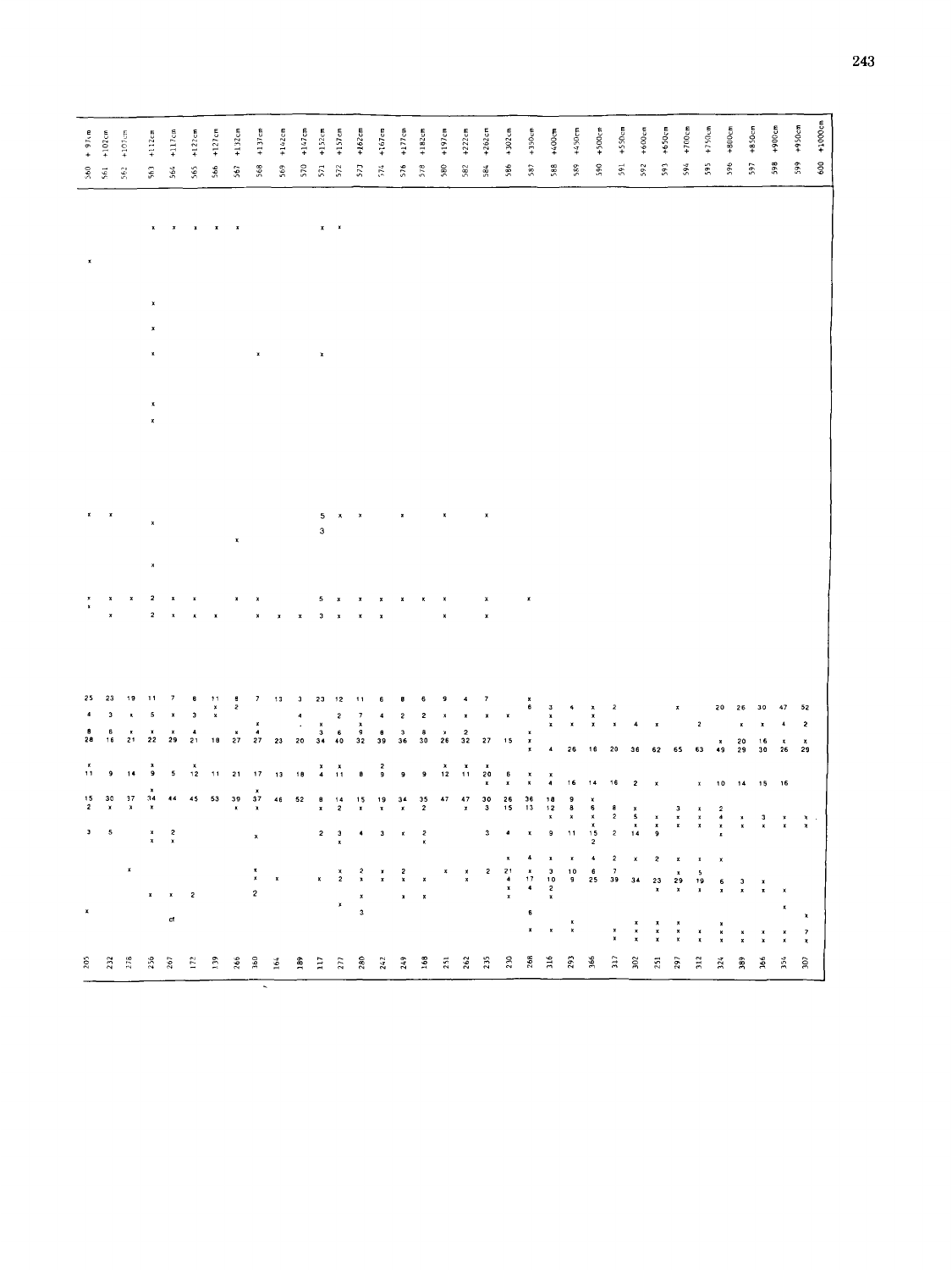$\operatorname{TABLE}$   $\amalg$ 

Relative percentage of planktic Foraminifera in the size fraction > 150  $\mu$ m at El Kef, Tunisia;  $x = < 2\%$ .

| @0001+ 009                             |                              | $2 \times 5$                                                                                                                                                                                                                                                                                                                                                                                                                                                                                                                                                                                                                                                                   | 881                |
|----------------------------------------|------------------------------|--------------------------------------------------------------------------------------------------------------------------------------------------------------------------------------------------------------------------------------------------------------------------------------------------------------------------------------------------------------------------------------------------------------------------------------------------------------------------------------------------------------------------------------------------------------------------------------------------------------------------------------------------------------------------------|--------------------|
| $4920c$ m                              | - 669                        | 3300<br>sc. by<br><b>v</b>                                                                                                                                                                                                                                                                                                                                                                                                                                                                                                                                                                                                                                                     | 90t                |
| w3006+                                 | 86%                          | × n                                                                                                                                                                                                                                                                                                                                                                                                                                                                                                                                                                                                                                                                            | 517                |
| $42068+$                               | 265                          | $*55$<br>$\boldsymbol{\times}$                                                                                                                                                                                                                                                                                                                                                                                                                                                                                                                                                                                                                                                 | 081                |
| 4900                                   | 960                          | $\frac{1}{2}$<br>39<br>$_{32}^{\circ}$<br>$\infty$<br>×                                                                                                                                                                                                                                                                                                                                                                                                                                                                                                                                                                                                                        | hQE.               |
| $+220$ cm                              | <b>Sos</b>                   | $\frac{4}{4}$ $\frac{4}{9}$<br>$\tilde{\phantom{a}}$                                                                                                                                                                                                                                                                                                                                                                                                                                                                                                                                                                                                                           | 862                |
| $^{41000}$                             | 765                          | $\tilde{c}$<br>$\sigma$<br>$\frac{1}{4}$<br>$\approx$ $\approx$                                                                                                                                                                                                                                                                                                                                                                                                                                                                                                                                                                                                                | 516                |
| $0.969 +$                              | $\{10\}$                     | $\tilde{\sim}$<br>$\frac{2}{9}$<br>42<br>$\omega\,\times\,\infty$                                                                                                                                                                                                                                                                                                                                                                                                                                                                                                                                                                                                              | $064$              |
| $40004 +$                              | - 765                        | 5<br>ە<br>Ç<br>$\sim$<br>$\boldsymbol{\times}$                                                                                                                                                                                                                                                                                                                                                                                                                                                                                                                                                                                                                                 | 287                |
| mpOčć+                                 | 165                          | $\frac{6}{9}$<br>$\mathbb{N}$<br>t<br>$\sigma$<br>$^{d}$                                                                                                                                                                                                                                                                                                                                                                                                                                                                                                                                                                                                                       | $10\,\rm Z$        |
| <b>WD0054</b>                          | $-065$                       | $\begin{bmatrix} 0 \\ 1 \end{bmatrix}$<br>$\begin{tabular}{ c c } \hline \hline \rule{0pt}{3ex} $\alpha$ & $\beta$ \\ \hline \rule{0pt}{3ex} $\alpha$ & $\beta$ \\ \hline \rule{0pt}{3ex} $\alpha$ & $\beta$ \\ \hline \rule{0pt}{3ex} $\alpha$ & $\beta$ \\ \hline \rule{0pt}{3ex} $\alpha$ & $\beta$ \\ \hline \rule{0pt}{3ex} $\alpha$ & $\beta$ \\ \hline \rule{0pt}{3ex} $\alpha$ & $\beta$ \\ \hline \rule{0pt}{3ex} $\alpha$ & $\beta$ \\ \hline \rule{0pt}{3ex} $\alpha$ & $\beta$ \\ \hline \rule{0pt}{3ex} $\alpha$ & $\beta$ \\ \hline \rule$<br>$\overline{\mathfrak{D}}$                                                                                          | $\Omega_{\rm b}$   |
| <b>00057+</b>                          | $68\%$                       | $\overline{4}$<br>$\overline{\overline{z}}$<br>$\overline{\mathcal{Q}}$                                                                                                                                                                                                                                                                                                                                                                                                                                                                                                                                                                                                        | $\in \mathfrak{t}$ |
| യ3()()≑÷                               | si Sis                       | $\overline{\Omega}$<br>$\Xi$<br>$\widehat{\mathbb{E}}$                                                                                                                                                                                                                                                                                                                                                                                                                                                                                                                                                                                                                         | or.                |
|                                        |                              |                                                                                                                                                                                                                                                                                                                                                                                                                                                                                                                                                                                                                                                                                |                    |
|                                        |                              | 285-992 STIGWYS NIGMIER WG OSI - VARRINIAVNOS DILMNYRE THY                                                                                                                                                                                                                                                                                                                                                                                                                                                                                                                                                                                                                     |                    |
| $\mathfrak{u}$ . $_1$<br>$\pm$         | 79C                          | E<br>Eper<br>$\overline{2}\overline{2}$<br>$\frac{1}{2}$                                                                                                                                                                                                                                                                                                                                                                                                                                                                                                                                                                                                                       | 75.                |
| $C_{i}$                                | [ 1, 0]                      | ×ю<br>$\overline{a}$<br>$1 - 0$<br>N<br>ై ల<br>$\tilde{c}$<br>o p                                                                                                                                                                                                                                                                                                                                                                                                                                                                                                                                                                                                              | 377                |
| œ>ç<br>$\overline{\phantom{a}}$        | 075                          | $\sim$<br>分型<br>¢4<br>$\alpha$ a<br>ċ.<br>$\mathcal{O}_{\mathcal{R}}$<br>- 24                                                                                                                                                                                                                                                                                                                                                                                                                                                                                                                                                                                                  | 518                |
| <b>91.56 Z</b>                         | 网络区                          | $\sigma \gtrsim$<br>$\sim$ $\sim$<br>$\infty$                                                                                                                                                                                                                                                                                                                                                                                                                                                                                                                                                                                                                                  | 855                |
| avce<br>$\sim$                         | <b>MEC</b>                   | 2<br>$\frac{a}{2}$<br>œ                                                                                                                                                                                                                                                                                                                                                                                                                                                                                                                                                                                                                                                        | 698                |
| u⊃çg<br>$\overline{\phantom{a}}$       | LS<                          | ത ഇ<br>$\sim$                                                                                                                                                                                                                                                                                                                                                                                                                                                                                                                                                                                                                                                                  | 775                |
| w∍n6 –                                 | $-95.5$                      | ه ه<br>േഴ<br>$\sim$<br>്ത<br>$\infty$<br>ø                                                                                                                                                                                                                                                                                                                                                                                                                                                                                                                                                                                                                                     | 284                |
| $-1()()$ CDJ                           | – ⊂≱ €                       | 00.40<br>P<br>∞ ≌<br>$\sim$<br>$\sim$ $\sim$                                                                                                                                                                                                                                                                                                                                                                                                                                                                                                                                                                                                                                   | 60n                |
| $\pi_D(\ell) \in I$ =                  | -55.5                        | o<br>o N                                                                                                                                                                                                                                                                                                                                                                                                                                                                                                                                                                                                                                                                       | 1/4                |
| $44.50(67 -$                           | $\S, \S$ (                   | $\frac{a}{b}$<br>q,<br>$\alpha$<br>Ó                                                                                                                                                                                                                                                                                                                                                                                                                                                                                                                                                                                                                                           | 687                |
| m5067-                                 | 765                          | q<br>ю<br>G)                                                                                                                                                                                                                                                                                                                                                                                                                                                                                                                                                                                                                                                                   | 624                |
| $-\gamma_{\rm OCD}$ .                  | $11 -$                       | ă<br>ی ∞<br>ø<br>$\sim$                                                                                                                                                                                                                                                                                                                                                                                                                                                                                                                                                                                                                                                        | 61                 |
| $-320$                                 | ાદર                          | $\sim$<br>$\overline{\phantom{0}}$<br>n e<br>ግ ወ<br>$\sigma$                                                                                                                                                                                                                                                                                                                                                                                                                                                                                                                                                                                                                   | 0.56               |
| $37900 -$                              | 0<                           | 20                                                                                                                                                                                                                                                                                                                                                                                                                                                                                                                                                                                                                                                                             | 698                |
| $0.3(35 +$                             | RZS.                         | ≝                                                                                                                                                                                                                                                                                                                                                                                                                                                                                                                                                                                                                                                                              | 307                |
|                                        | $[$ $]$ = actual no. present | H <b>edberge</b> lla holmdelensis<br>Ru <mark>goglobige</mark> rinahantkeninoides<br>R. hexacamerata<br>R <b>acemiguembe</b> lina fructicosa<br>R. i <b>ntermedia</b><br>R. subpennyi<br>Globotruncanella havanensis<br>Eoglobigerina hemisphaerica<br>E. taurica<br>Archeoglobigerina blowi<br>Globigerina monmouthensis<br>Pseudoguembelina costulata<br>Globigerinelloides aspera<br>Gublerina cuvillieri<br>Planoglobulina brazoensis<br>Chiloguembelitria taurica<br>Globotruncana aegyptiaca<br>E. letragona<br>Subbotina triloculinoides<br>Globorotalia preaequa<br>Gl. pseudobulloides<br>Pseudotextularia elegans<br>cf monmouthensis                                |                    |
| EI KEF, TUNISIA<br>> 150 µm<br>¤ = <2% |                              | Globigerina moskvini<br>P. deformis<br>Heterobelix glabrans<br>Ventrilabella eggeri<br>stuartiformis<br>macrocephala<br>subcarinatus<br>navarroensis<br>trinidadensis<br>carseyae ss<br>falsosluart:<br>multispina<br>kempensis<br>carseyae s.<br>punctulata<br>americana<br>G. theodosica<br>petaloidea<br>globulosa<br>palpebra<br>gansseri<br>reicheli<br>volutus<br>robusta<br>scotti<br>contues<br>powelli<br>stuarti<br>ngosa<br>costata<br>striata<br>conica<br>\$<br>a⊱<br>duw<br>arca<br>Ġ<br>Ġ<br>Ġ<br>Ġ<br>œ<br>œ<br>Œ.<br>œ<br>œ<br>Q,<br>Ó<br>Ó<br>Ġ<br>ø<br>Ö<br>ö<br>Ġ<br>ø<br>± ±<br>$\vec{\alpha}$ if<br>œ<br>Ġ<br>œ<br>۵Ĺ<br>$\alpha$<br>Ŧ<br>نه<br>a.<br>n. | Total No. counted  |

244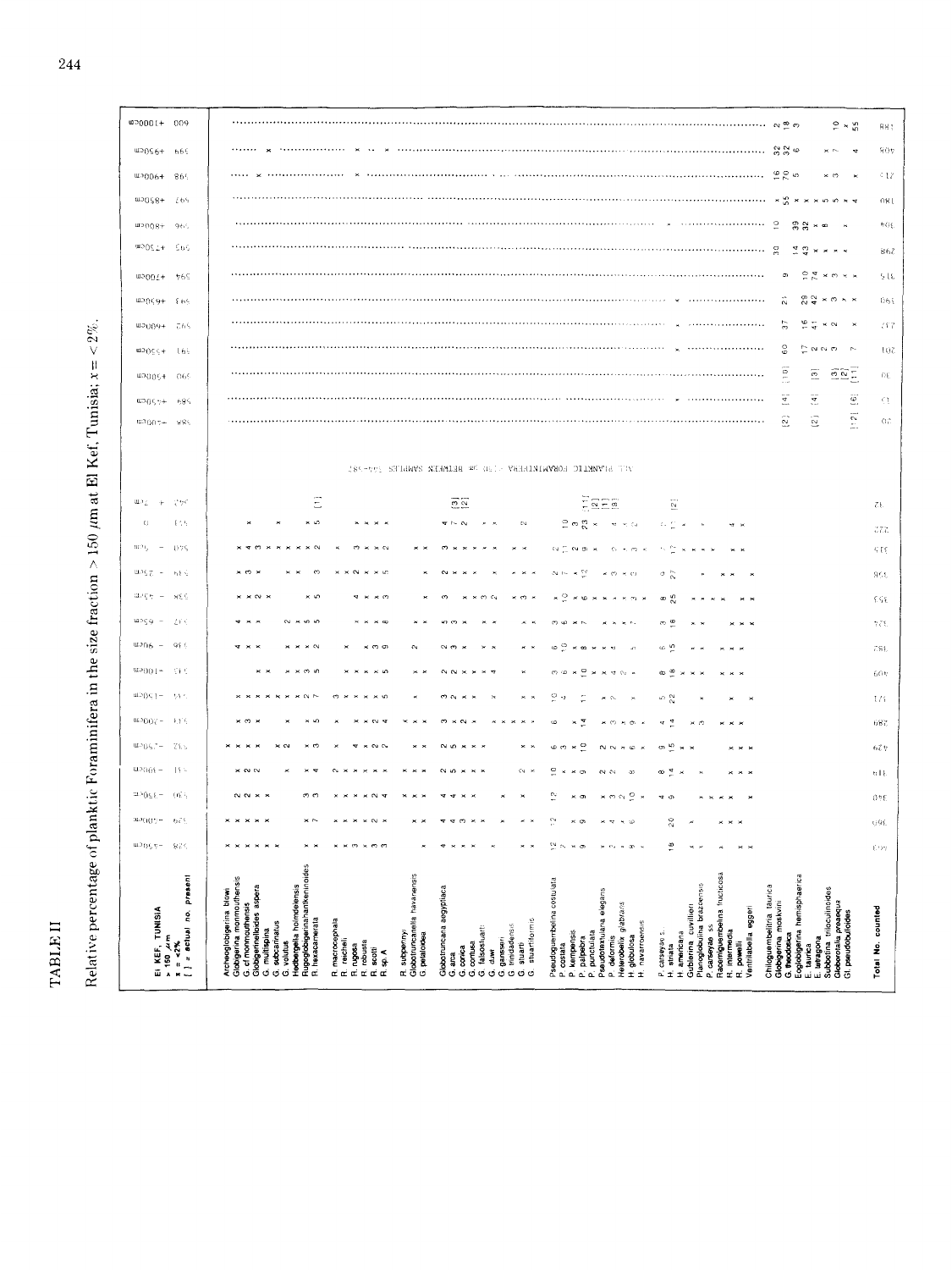

Fig. 2. Comparison of Late Maastrichtian and early Paleocene planktic foraminiferal biozonations with biozonation of this report.

The base of the black clay layer contains posi- *Lower Paleocene*  tive anomalies of Ir and Os (Kuslys and Krahenbuhl, 1983). The thin ferruginous layer<br>The lowermost Tertiary was originally dishows a drop in  $CaCO<sub>3</sub>$  to less than 1%, a maximum in organic carbon, and a negative excur-<br>imum in organic carbon, and a negative excur-<br>imum in  $\frac{1}{2}$  ary to FA *G. pseudobulloides*) and *G.* sion in  $\delta^{13}$ C (Keller and Lindinger, in prep.). ary to FA *G. pseudobulloides*) and G.<br>*pseudobulloides* Zones (FA of zonal marker to At the base of the black clay layer (sample 541) are numerous compressed spherules of sanidine and hematite. These spherules were originally<br>ded into subzones with a numerical system<br>decaribed by Smit (1989) as altered without vided into subzones with a numerical system described by Smit (1982) as altered microtektites, but they are now shown to be authigenic beginning with PO at the boundary (Berggren,

boundary is generally placed at the extinction of nearly all Cretaceous species. However, the expanded K/T boundary at E1 Kef clearly shows *Zone PO ~ Subzones POa, (Guembelitria cre*that not all species went extinct simultane- *tacea), POb (Globoconusa conusa)*  ously, but spread out over about 32 cm of sedi- The 50cm thick black clay unit marks the ment with major extinctions beginning 25 cm basal Paleocene. This unit contains both Crebelow the boundary (discussed below). *Globo-* taceous survivors and the evolution of the ear*truncana* and *Rugoglobigerina* species extinc- liest Tertiary species, but is characterized by an tions most closely coincide with the lithological abundance of *Guembelitria cretacea.* Smit

FAG. *trinidadensis,* Premoli Silva and Bolli, 1973 ). Subsequently, these zones have been diin origin (Izett, 1987).<br>  $\frac{1978}{2560}$ ; Smit, 1982). In this report a further mod-<br>  $\frac{1978}{2560}$ ; Smit, 1982). In this report a further mod-<br>
ification of this system is proposed and illus-Based on planktic foraminifers the  $K/T$  and induced on planktic foraminifers the  $K/T$  trated in Fig. 2 along with earlier biozonations.

and geochemical boundary. (1982) defined an earliest Paleocene PO, or G.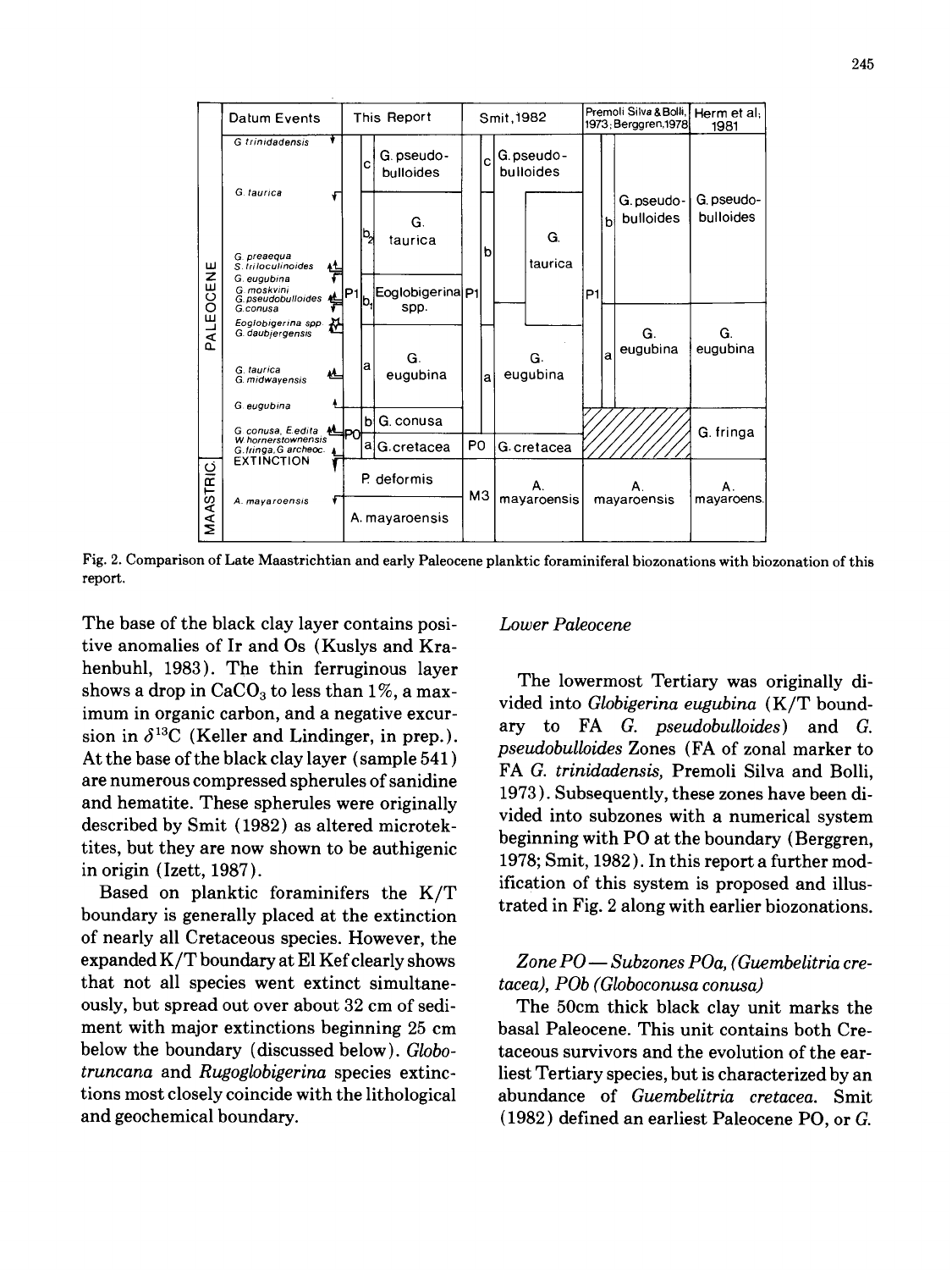ary to the first appearance (FA) of *Globigerina Globigerina taurica* fauna. At E1 Kef this fauna *minutula.* (Note, the species illustrated by Smit is most common above the extinction of *G. eu usa* Chalilov). Based on the present faunal the definition of Subzone Plb *(G. taurica)* be analysis of E1 Kef it is proposed that Zone PO modified to include the main occurrence of the be modified to range from the  $K/T$  boundary to nominate species and that the subzone be dithe FA of *Globigerina eugubina* with a subdivi- vided into P1b<sub>1</sub> and P1b<sub>2</sub> based on the extincsion into subzones a and b. Subzone POa re- tion of *G. eugubina.*  mains Smit's original definition of *G. cretacea Subzone*. Subzone POb, or *Globoconusa conusa Subzone P1b<sub>1</sub> (Eoglobigerina spp.)*<br> **Partial range subzone from entry of main**<br> **Partial range subzone from entry of main** ranges from the FA of *G. conusa* to the FA of *G.* Partial range subzone from entry of main<br>qualities In the FI Kef section *G* conuse first proliferation of Eoglobigerina spp. to the ex*eugubina.* In the E1 Kef section *G. conusa* first proliferation of *Eoglobigerina* spp. to the exappears 22 cm above the K/T boundary and  $G$ . tinction of  $G$ . *eugubina*. At E1 Kef this subzone<br>augubing appears 52 cm above the boundary comprises 2 m of sediment from 3 to 5 m above *eugubina* appears 52 cm above the boundary comprises 2 m of sediment from 3 to 5 m above<br>near the top of the black clay unit. These two the K/T boundary. The fauna in this interval near the top of the black clay unit. These two the  $K/T$  boundary. The fauna in this interval<br>subzones provide further stratigraphic control is characterized by a rapid terminal decline in subzones provide further stratigraphic control is characterized by a rapid terminal decline in<br> $f_{\text{on the}}$  is characterized by a rapid terminal decline in for the K/T boundary interval. Moreover, they the abundance of *G. eugubina*, peak abundance<br>organization of *Eoglobigerina* spp., first abundant *Chilo*encompass the black boundary clay which ini-<br>tistes a profoundly shaped accuration ofter the *guembelitric taurica* and *Globigerina taurica*, and tiates a profoundly changed ecosystem after the K/T boundary event, the first appearance of *G. pseudobuUoides.* At E1

*eugubina* to first proliferation of *Eoglobigerina* spp. The lower boundary of this subzone is here modified from Smit (1982) who based it on the *Subzone P1b<sub>2</sub> (Globigerina taurica)*<br>FA of *G. conusa (G. minutula* of Smit). Subzone **position** represent the local representation of the local representation of the local r FA of G. *conusa* (G. *minutum* of Smit). Subzone Partial range subzone from the last appear-<br>P1a comprises most of Globigerina eugubina appeared C. *sugubing* to the lest appearance of C. Pla comprises most of *Globigerina eugubina* ance of *G. eugubina* to the last appearance of G. zone and is characterized by dominance of *G.* taurica. This subzone is characterized by peak<br>eugubina common *G. conusa* and decreasing shundances of *G. taurica* and *Chiloguamhelitric eugubina* common *G. conusa* and decreasing abundances of *G. taurica* and *Chiloguembelitria* 

At El Kef about 250 cm of sediment represent *sis.* At Al Kef Subzone P1b<sub>2</sub> encompasses 4 m<br>Subzone P1a. The basal 50 cm of Subzone P1a  $(1.5, 10, 10)$  of relatively carbonate right consist of dark grey clay with 6-10% CaCO<sub>3</sub>.  $( \sim 45\%)$  marly sediments. Few burrows are apparent. This unit grades upward into grey clay-rich shale about 200 cm *Sediment accumulation rates*  thick with an average  $14\%$  CaCO<sub>3</sub>. Above this No magnetostratigraphy has been done at El unit carbonate increases rapidly in increasingly Kef. However, age estimates can be obtained marly sediments, from sediment accumulation rates based on da-

mon *Eoglobigerina* spp. to the extinction of Glo-gren et al., 1985). Age estimates for the bound*bigerina eugubina.* As originally described by ary range from 66.2 to 66.8 Ma with the best age Salaj (1977) based on Tunisian sections this estimated by Haq (1983) at 66.4 Ma. The first

*cretacea* Zone as ranging from the K/T bound- subzone comprises the main occurrence of the ( 1982, pl. 3 ) as *G. minutula* is *Globoconusa con- gubina (Table* I ). It is therefore proposed that

Kef Subzone  $P1b_1$ , occurs within an interval of *Subzone Pla (G. eugubina)* **rapidly rising carbonate (from 20 to 50%) and** *Partial party of the Clatissing rapidly rising carbonate (from 20 to 50%) and* **<b>***Partial party of the Clatissing rapidly rising carbonat* Partial range subzone from FA *Globigerina* sharp increase in surface and bottom water pro-<br>ductivity as indicated by a positive  $\delta^{13}$ C shift of about  $2\%$  (Keller and Lindinger, in prep.).

vindance of *Chiloguembelitria danica.*<br>At El Kef about 250 cm of sediment represent and common *Globoconusa daubjergen-* $(+5$  to  $+9$  m) of relatively carbonate rich

tum events of foraminifers dated elsewhere. The Subzones P1b **K**/T boundary lies within the reversed polarity This subzone ranges from the entry of com- interval between anomalies 29 and 30 (Berg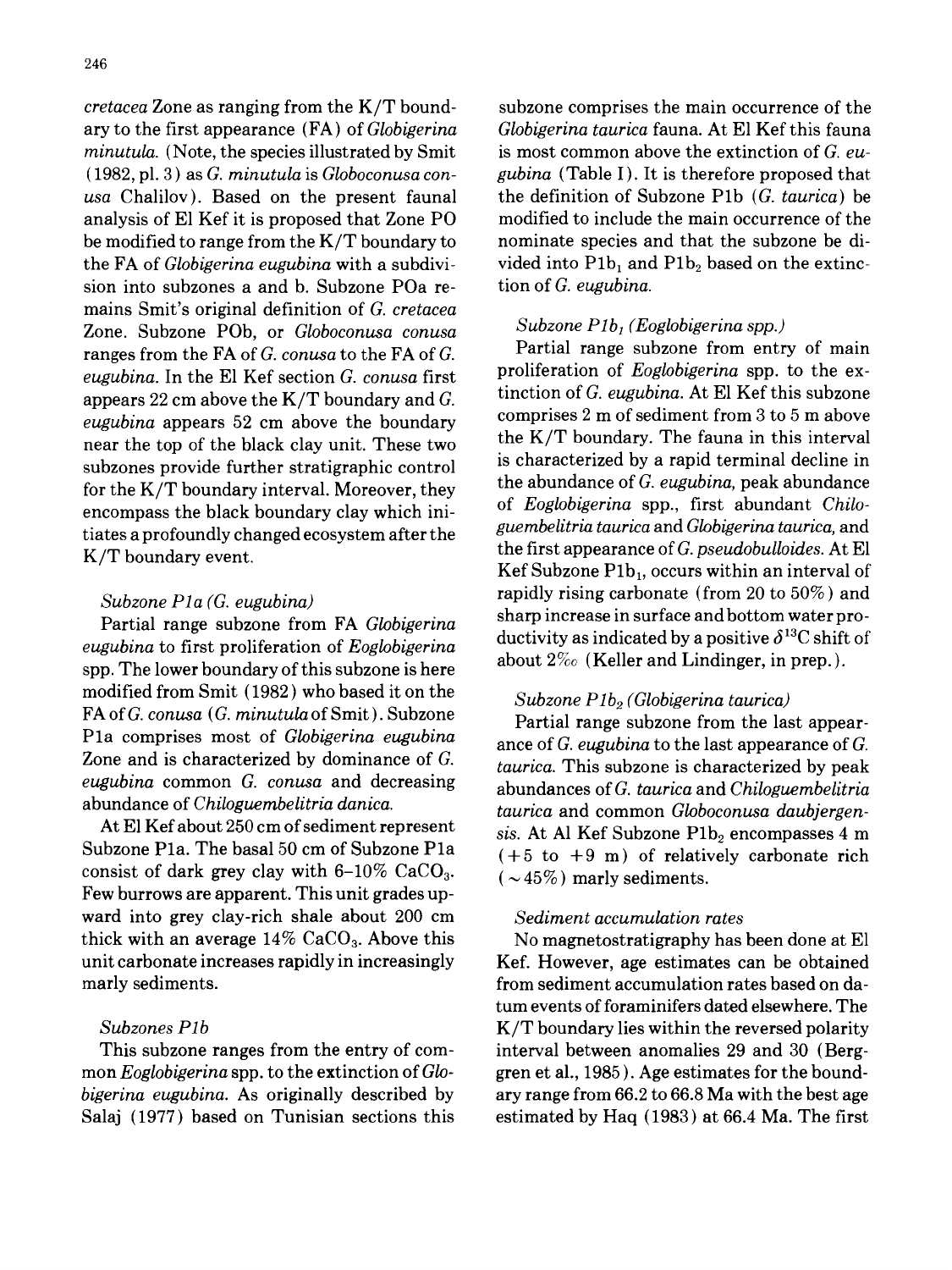*eugubina* and *G. pseudobulloides* have been dated maximum number of species extinct in sample at 66.35 Ma and 66.10 Ma respectively (Berg- 541 at the K/T boundary. Total species diverat  $66.35$  Ma and  $66.10$  Ma respectively (Berggren et al., 1985). Based on these ages average sity remains very low  $(10 \text{ species or less})$  in the sediment accumulation rates can be calculated, first 50 cm of black clay (Zone POa, b) above If we estimate the  $K/T$  boundary at 66.4 Ma, the  $K/T$  boundary. Above this level species dithen the first 52 cm of black clay above the versity increases to 15-20 species and remains boundary to the first appearance of *G. eugubina* at this level through Subzones P1a *(G. eugu*was deposited within 50,000 years, or a sedi- *bina)* and Plb. mentation rate of 1.04 cm/1000 years. The The number of last appearances of species in nearly 350 cm sediments of the *G. eugubina* Zone Fig. 3 illustrate the rapid and sequential change to the first appearance of *G. pseudobuUoides* re- occurring across the K/T boundary. In conflect 250,000 years, or an average sedimenta-<br>trast, few species disappear before or after the tion rate of  $1.40 \text{ cm}/1000 \text{ years}$ . We do not have K/T boundary event. Furthermore, there are good estimates of sediment accumulation rates relatively few first appearances of species and for the carbonate rich marls above or below the these occur in two intervals. The first pulse in K/T boundary, the same state of the second evolutionary diversity occurs in the 50 cm thick

ronmental conditions is illustrated in Fig. 3 bonate sedimentation and surface productivity along with the number of first and last appear- (Keller and Lindinger, in prep. ). ances of species and percent carbonate in sedi- There appears to be a positive correlation bements. Total species diversity is based on the tween high species diversity or evolutionary actual number of species present in a sample turnover, high carbonate in sediments and poplus species temporarily absent, but present in sitive  $13<sup>C</sup>$  values. High species diversity correthe samples immediately preceeding and suc- lates with high carbonate and high productivity, ceeding. The latter are represented by a line at low species diversity correlates with low carthe top of the histogram. This temporary ab- bonate and low productivity. This suggests that sence is considered to be due to rarity of species species diversity is strongly linked to surface or small sample size. productivity.

During the latest Cretaceous species diversity of planktic foraminifera remains relatively  $\qquad \qquad$  Sequential nature of K/T boundary constant around 50 species. But during the early  $\bullet$  **extinctions** Tertiary the number of species averages 15-20. This represents an average decline of 78% in Cretaceous/Tertiary boundary extinctions at total species diversity as observed at E1 Kef, E1 Kef do not appear to have occurred geologi-Tunisia. In contrast, benthic species diversity cally instantaneously, nor do they correlate declined only 37% during the same time inter- precisely with the geochemical and lithological val (Keller, 1988a). Similar to benthic faunas boundary. Species extinctions begin between 25 the decline in planktic species diversity be- cm below the boundary event (Ir anomaly) and tween Cretaceous and Tertiary faunas is rapid end about 7 cm above. Although it is possible beginning in sample 539 25 cm below the  $K/T$  that bioturbation may have obscured the exboundary and reaches a maximum low of 7 spe- tinction record, this does not seem a major cies, or 86% decline in diversity, 7 cm above the problem in the El Kef section. Burrows of 2-3

appearances of the index species *Globigerina* boundary. This decline occurs in stages with the

black clay layer above the K/T boundary. In Species diversity this interval 10 species evolve. The second pulse occurs in the lower part of Subzone Plb *(Eo-*Total species diversity as indicator of envi- *globigerina* spp. ) coincident with increased car-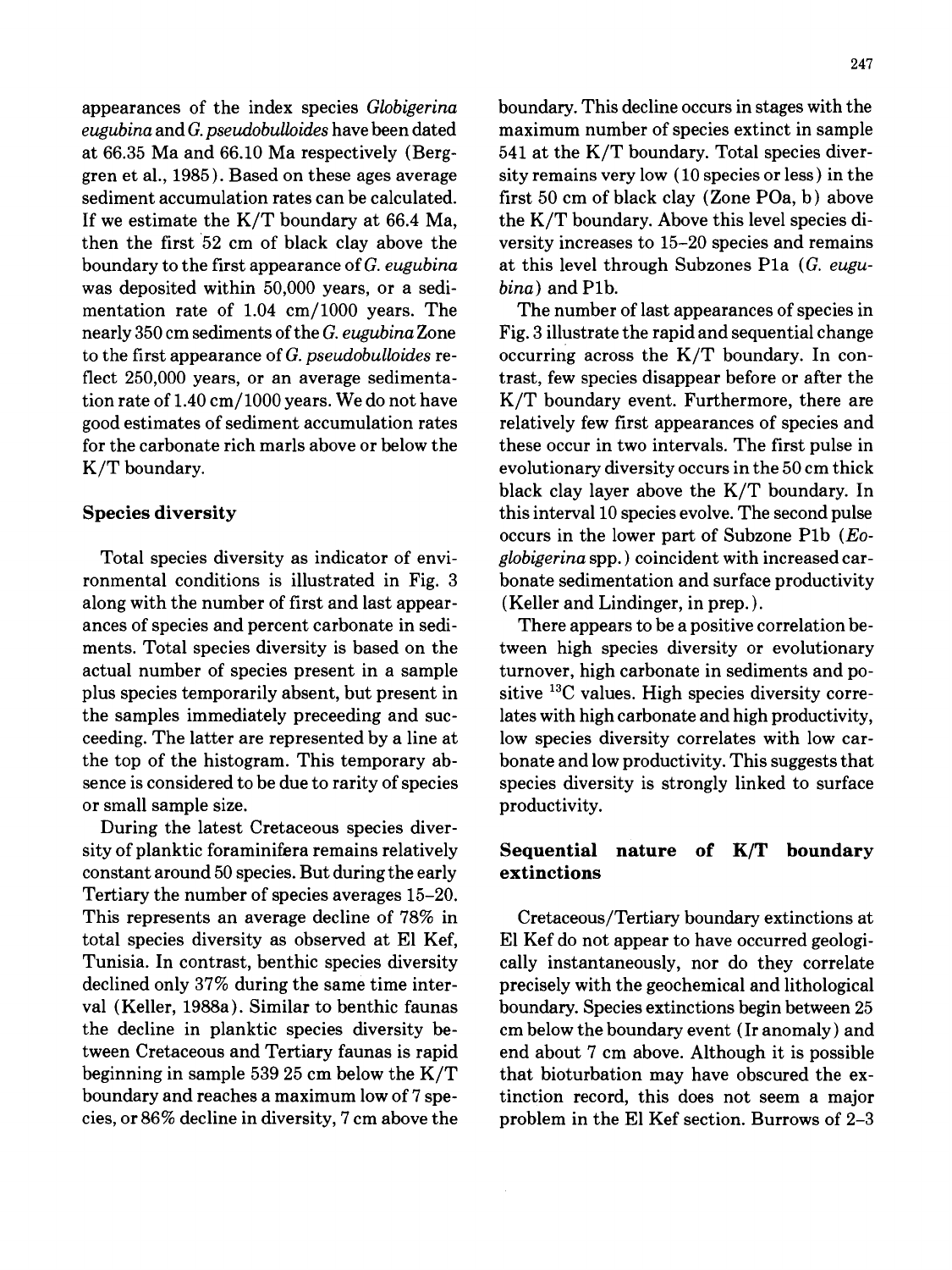

**Fig. 3. Species diversity, first and last appearances of species and percent carbonate in late Maastrichtian to early Paleocene sediments at El Kef, Tunisia.** 

**clay layer, but no bioturbation was observed is likely due to minor environmental perturbaacross the 2-3 mm thick ferruginous layer at tions unrelated to the K/T boundary event. the base of the 50 cm thick black clay or whithin The K/T boundary extinctions begin in samthe clay layer. Moreover, species extinctions ple 539, 25 cm below the boundary clay. Six speshow a systematic sequential nature which is cies last appear in this sample. Four of these**  unlikely to be caused by bioturbation. Species are morphologically similar with mul-

**Cretaceous species found in early Tertiary sam- erial or multiserial fashion (** *Ventrilabella eggeri,*  **ples are marked with dots; for the most part** *Racemiguembelina fructicosa, Pseudotextularia*  **these are considered reworked specimens. Spe-** *carseyae, P. elegans)* **(Fig. 4, Plate I). Eight cies with dots connected by a line are consid- species last appear in sample 540, a sample ered as Cretaceous survivors and will be spanning 0-5 cm below the K/T boundary. Exdiscussed later. Six species disappeared during tinctions at this level appear to affect primarily the latest Cretaceous between 1-4 m below the the globotruncanid and globotruncanellid spe-K/T boundary (Fig. 4 ). These species are rare cies (5 of 8 species) (Globotruncana** *trinidaden-* 

**cm length were observed below the boundary in latest Cretaceous faunas and their extinction** 

**Ranges of species are illustrated in Fig. 4. tiple globular chambers arranged in either bis-**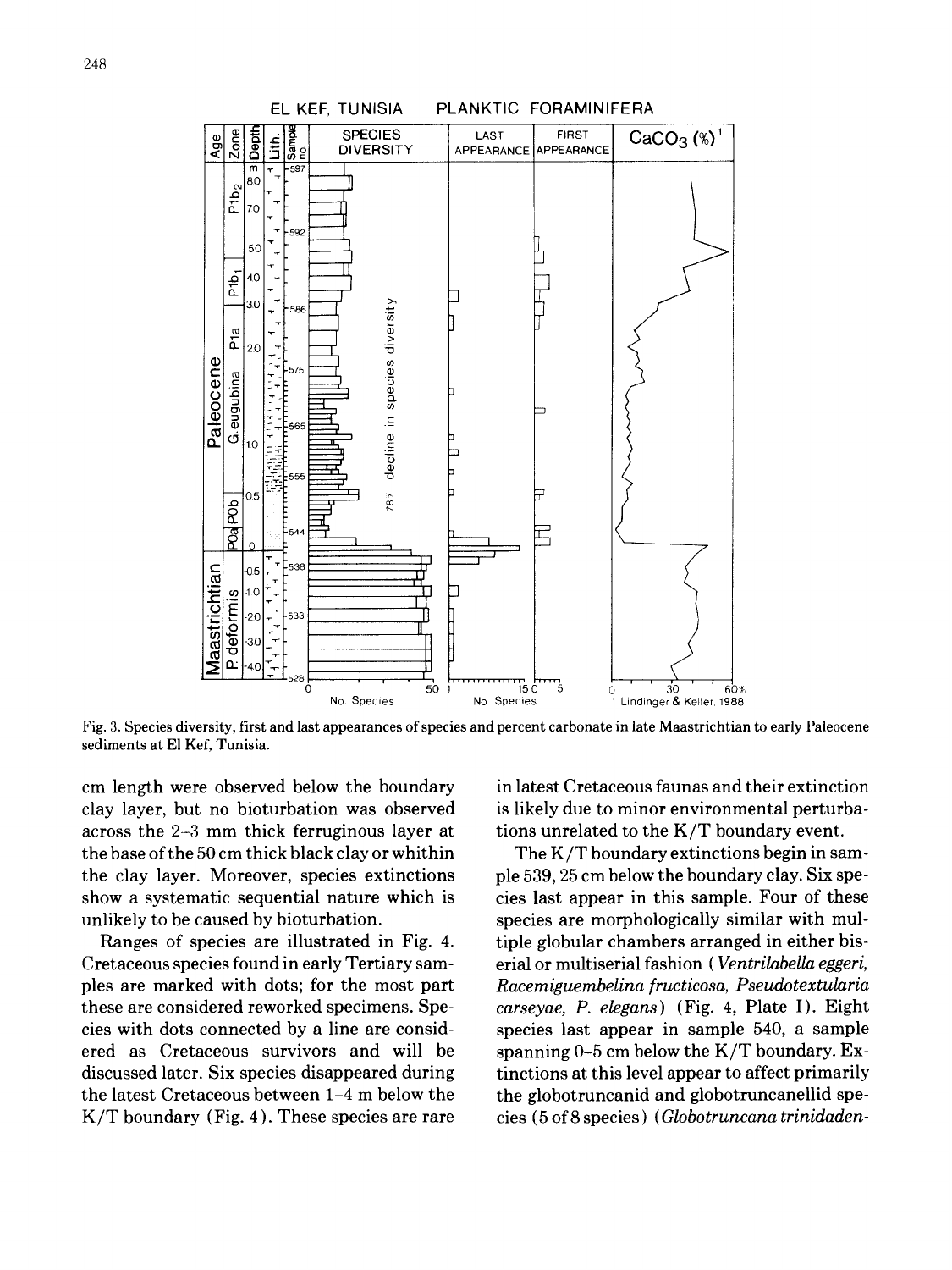

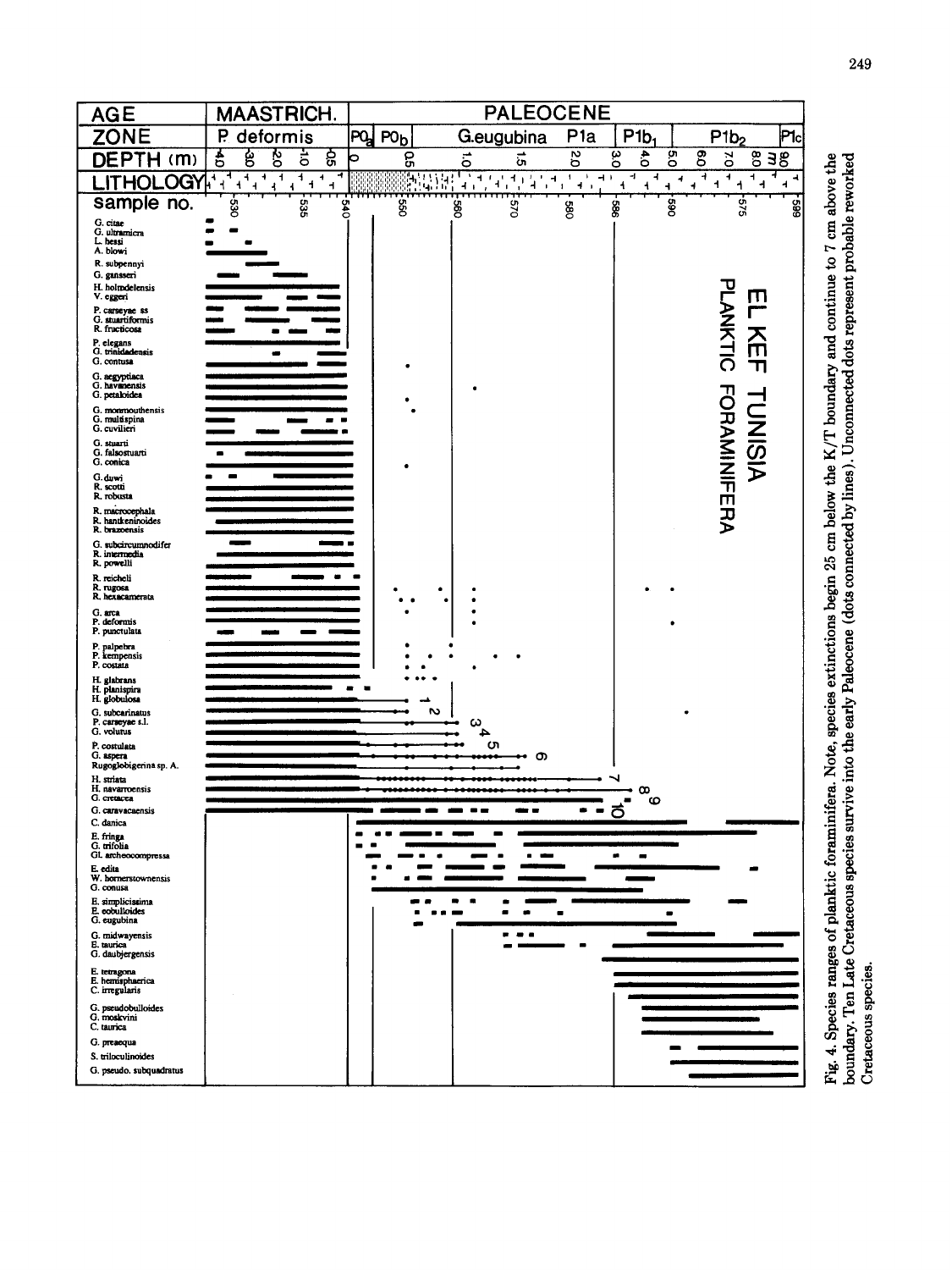# PLATEI

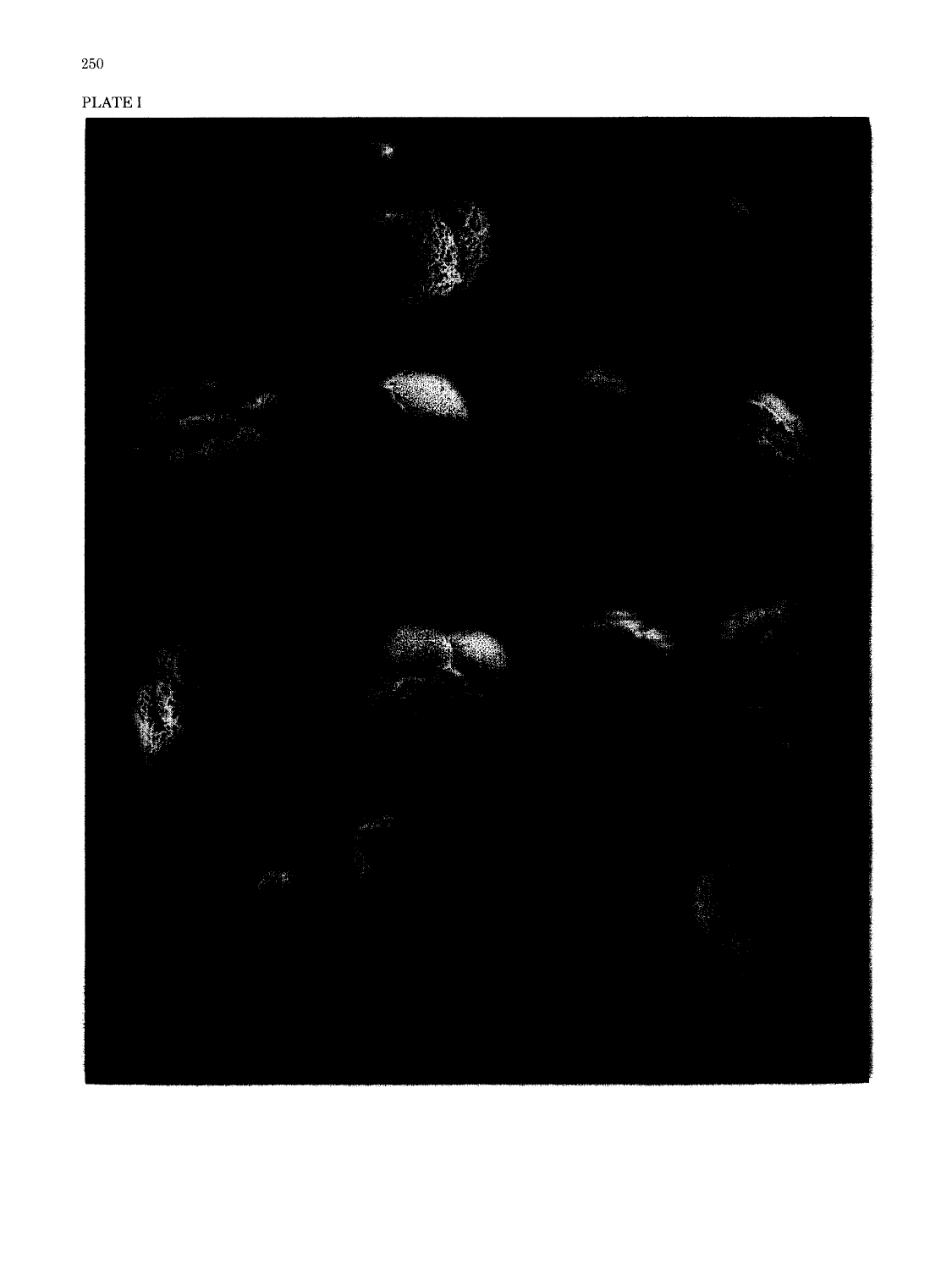*havanensis, G. petaloidea,* Plate I, Fig. 4). 4). In contrast, the smaller biserial heteroheli-

sample spanning  $0-5$  cm above the base of the K/T boundary extinction interval, but conboundary clay. Major extinctions continue tinue to be present in the early Tertiary where among the morphologies previously affected: they disappear in the *Globoconusa conusa*  four globotruncanid species *(G. stuarti, G. [al-* (POb) and *G. eugubina* (Pla) Subzones (Fig. *sostuarti, G. conica, G. fornicata)* and three spe- 4). In addition, *Rugoglobigerina* sp. A, a small morphology *(Racemiguembelina brazoensis, R.* Paleocene. *intermedia, R. powelli*). No species of the mul-<br>tiserial group appears to survive this interval at<br>charge that the K. Thoundary extinctions did not E1 Kef. In addition to these species extinctions a new morphology, the rugoglobigerinids, are<br>now also affected by extinctions ( $Rugoglobiger$ ). Measure there are expected by a surface *ina scotti, R. robusta, R. macrocephala, R. hantkeninoides*). *hantkeninoides*, *h. macroscprimes*, *h.* **atic elimination of species groups with common hantkeninoides**).

ning the interval 5-10 cm above thhe  $K/T$ boundary. The remaining rugoglobigerinid spe- may also indicate that species with certain cies disappear at this time *(R. reicheli, R. ru-* morphologies were more tolerant of environ*gosa, R. hexacamerata*), as well as the last mental changes than other groups. Thus, the<br>surving globotruncanid species (*G. arca*). In history of species extinctions at El Kef shows surving globotruncanid species (G. arca). In addition, a new group, the biserial pseudotex-<br>the early disappearance of complex large bistularids and pseudoguembelinids are now erial to multiserial forms followed by globostrongly affected by extinctions *(Pseudotextu-* truncanid and globotruncanellid species. Most *laria deformis, Pseudoguembelina punctulata, P.* of these species are relatively rare in the upper-

*sis, G. contusa, G. aegyptiaca, Globotruncanella palpebra, P. kempensis, P. costata,* Plate II, Fig Twelve species last appear in sample 541, a cid forms decline in abundance throughout the rugosa-like form also appears to survive into the

show that the K/T boundary extinctions did not occur simultaneously, but stretched out over a Moreover, there appears to have been a system-Ten species disappear in sample 542, span-<br>Ten species disappear in sample 542, span-<br> $\frac{10 \text{ cm}}{10 \text{ cm}}$  show that K/T destruction occurred over this time period. It

### PLATE I

All Figures at 150× magnification (scale bar= 100 #m). All samples form *P.deformis* Zone. Species disappearances in the El Kef section are as follows:

Figs. 14-17, 25 cm below the K/T boundary: figs. 9-13, 5 cm below the K/T boundary: figs. 4-8 at the boundary and figs. 1- 3 between 5-10 cm above the boundary.

- *1 Rugoglobigerina scotti* (Bronnimann), sample 540.
- *2. Rugoglobigerina robusta* Bronnimann, sample 540.
- *3. Rugoglobigerina macrocephala* Bronnimann, sample 540.
- *4. Globotruncana stuarti (Lapparent ),* sample 540.
- *5. Planoglobulina brazoensis* Martin, sample 539.
- *6. Globotruncana aegyptiaca* Nakkady, sample 540.
- 7, 8 *Globotruncana arca* (Cushman), sample 540.
- *9. Globotruncana contusa (Cushman),* sample 539.
- 10. *GlobotruncaneUa havanensis* (Voorwijk), sample 539.
- 11. *Globotruncana arca* (Cushman), sample 539.
- 12,13. *GlobotruncaneUapetaloidea* (Gandolfi), sample 540.
- 14. *Ventrilabella eggeri* (Cushman), sample 539.
- 15. *Racemiguembelina[ructicosa* **(Egger), sample** 539.
- 16. *Planoglobulina carseyae* (Plummer), sample 539.
- 17. *Pseudotextularia elegans* (Rzehak), sample 539.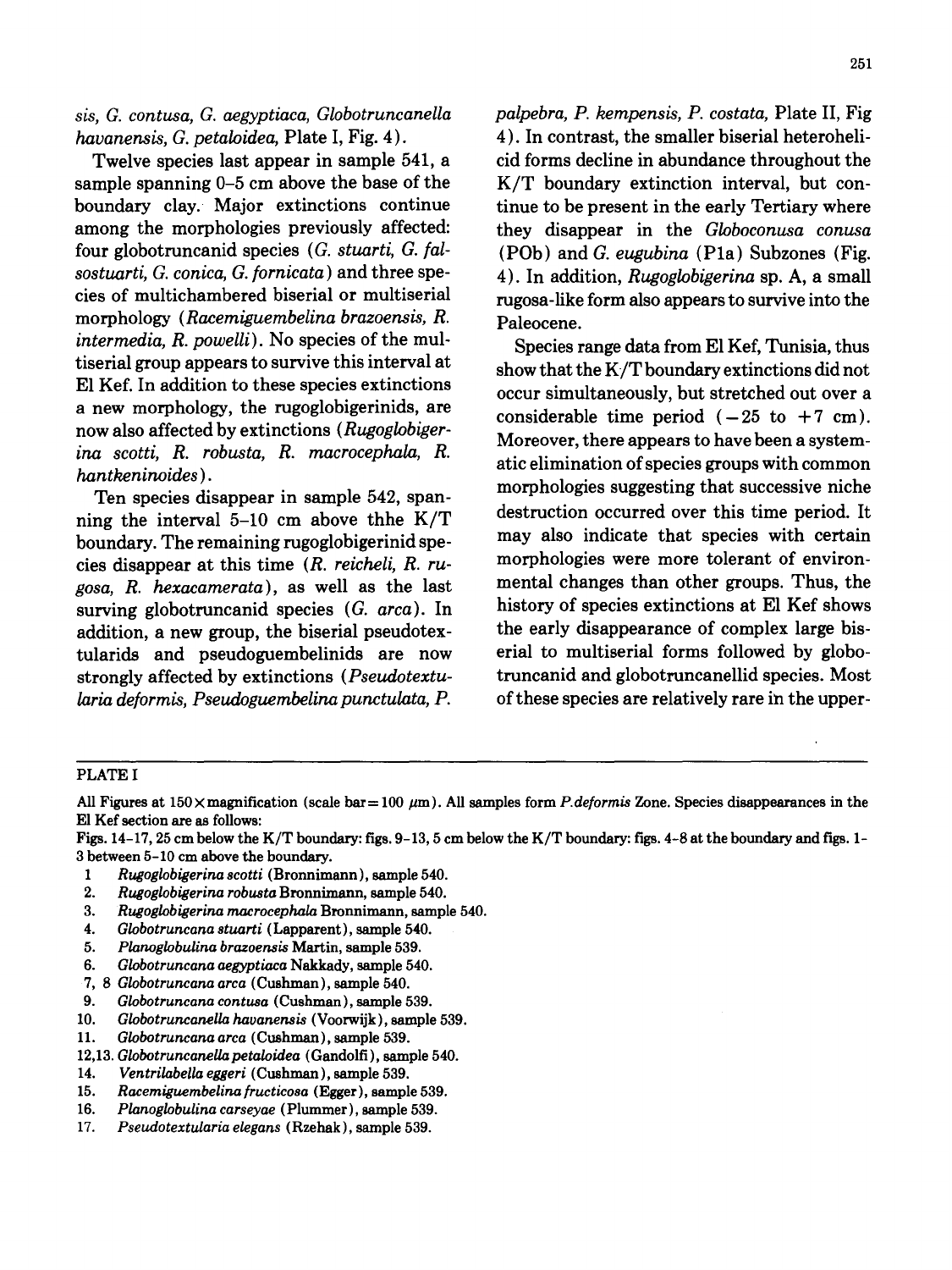# PLATE II

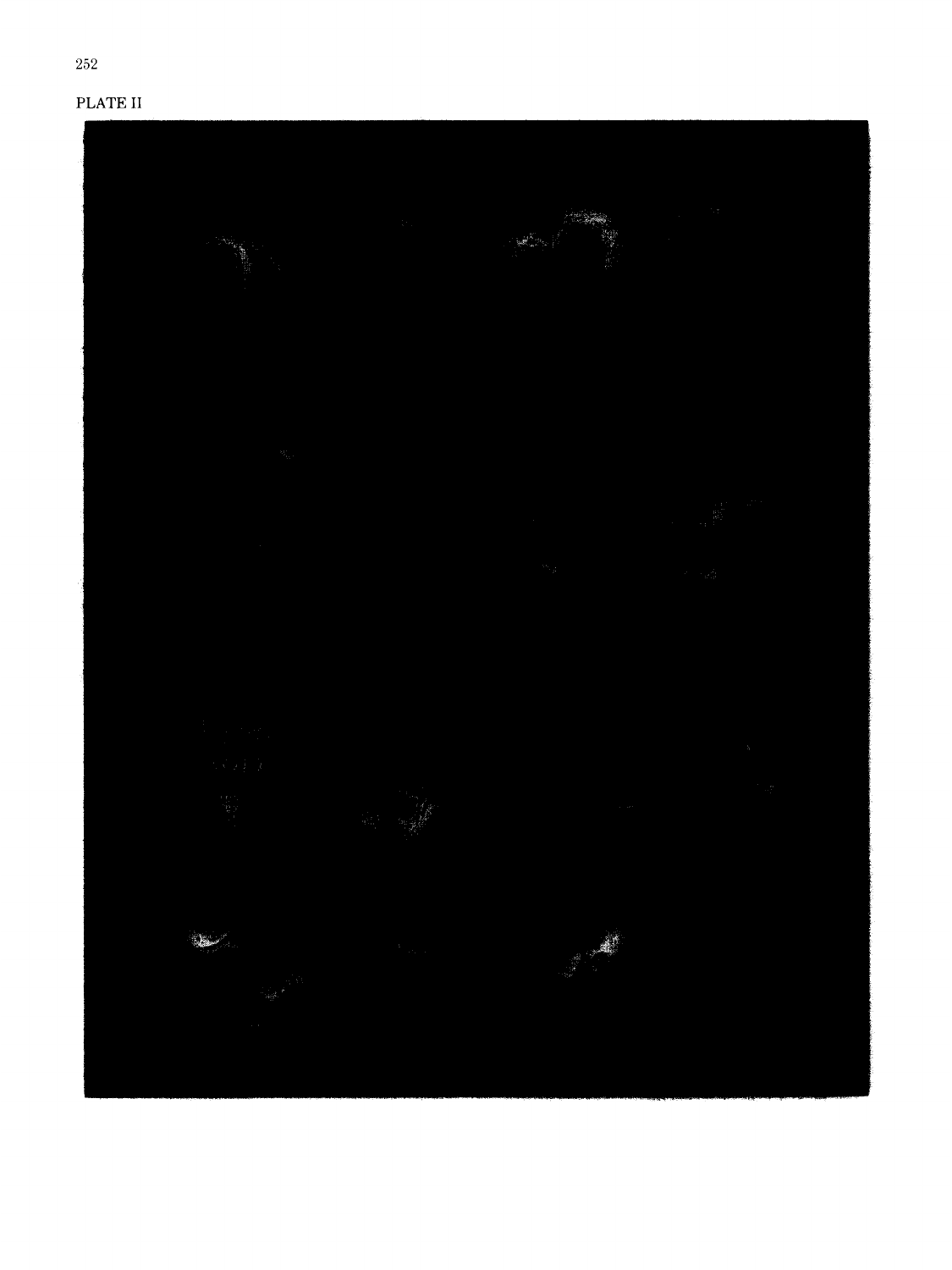most Maastrichtian of E1 Kef. These extinc- man (1984). However, this selective nature of tions are followed by the somewhat more robust species extinctions has not been demonstrated and more common rugoglobigerinid and smaller, before for the K/T boundary extinction event. simpler biserial pseudotextularid species ex- The K/T boundary extinctions are generally tinctions. The small biserial heterohelicids as believed to have occurred too rapidly for selecwell as some globigerinellids, hedbergellids and tive species extinctions to occur. This study of guembelitrids survived longest and appear to E1 Kef faunas shows that even in a very rapidly have been best adapted for survival.  $\qquad \qquad$  or catastrophically changing environment, the

morphologies of species extinct across the K/T boundary. All scanning electron micrographs Species survivorship (SEM) were taken at the same magnification for Late Cretaceous species, except for the small Foraminiferal workers commonly report the K/T boundary survivors, to show size changes. The extinction of all planktic species at the Because K/T boundary survivors and early Cretaceous/Tertiary boundary. However, a few Danian species are extremely small, these spe- authors have observed an impoverished relict cies are illustrated at over three times the mag- faunule composed of dwarfed Late Cretaceous nification of Late Cretaceous species {Plates I genera such as *Rugoglobigerina, Planomalina,*  and II). The following characteristics are im- *GlobigerineUoides* and *Hedbergella* (Berggren, mediately obvious: large speciesdisappearear- 1965; Hofker, 1978; Blow, 1979). Although lier than small species, complex morphologies many other workers have observed the presdisappear first, and simple morphologies sur- ence of small Cretaceous species in early Tervive longest. Thus, large, complex overspecial- tiary sediments, they have generally assumed ized morphologies are unsuited for adaptation that their presence was a result of bioturbation in a rapidly changing environment, whereas or reworking of older sediments. Reworked generalists with simple morphologies are best specimens are difficult and often impossible to suited for survival. This illustrates what has identify especially if they are not discolored or long been known in theory and was observed show differential preservation and are obamong late Cretaceous invertebrates by Kauff- viously anomalous in age with the rest of the

Plates I and II illustrate the characteristic theory of selectivity in species extinctions holds.

### PLATE II

Figs. 1-8 represent Late Cretaceous survivors, magnified  $500 \times$  (scale bar-10  $\mu$ m). Figs. 9-17 represent species extinct about 7 cm above the K/T boundary and magnified  $150\times$  (scale bar=100  $\mu$ m). Note the smaller size of Cretaceous survivors which are actually less than 1/3 the size of average Cretaceous species.

- *1. Guembelitria cretacea* {Cushman), POa, *G. cretacea* Subzone, sample 544.
- *2. Globigerinelloides subcarinatus* (Bronnimann), Pla, *G. eugubina* Subzone, sample 552.
- 3, 4. *GlobotruncaneUa caravacaensis* Smit, Pla, *G. eugubina* Subzone, sample 556.
- *5. Heterohelix navarroensis* Loeblich, POb, *G. conusa* Subzone, sample 548.
- *6. Heterohelix striata* (Ehrenberg), POb, *G. conusa* Subzone, sample 548.
- *7, 8. Globigerinelloides aspera,* Bolli, Pla, *G. eugubina* Subzone, sample 558.
- *9. Pseudotextularia deformis* (Kikoine), *P. deformis* Zone, sample 541.
- 10. *Pseudoguembelinapunctulata* {Cushman), *P. deforrnis* Zone, sample 538.
- *11. Pseudoguembelina palpebra* (Bronnimann and Brown), *P. deformis* Zone, sample 538.
- 12. *Pseudoguembelina kempensis* (Esker), *P. deformis* Zone, sample 538.
- 13. *Pseudoguembelina costata* (Carsey), *P. deformis Zone*, sample 538.<br>14. *Rugoglobigerina rugosa* (Plummer), *P. deformis Zone*, sample 539.
- 14. *Rugoglobigerina rugosa* (Plummer), *P. deformis* Zone, sample 539.
- 15. *Rugoglobigerina reicheli* (Bronnimann), *P. deformis* Zone, sample 539.
- *16,17. Rugoglobigerina hexacamerata* (Bronnimann), *P. deformis* Zone, sample 539.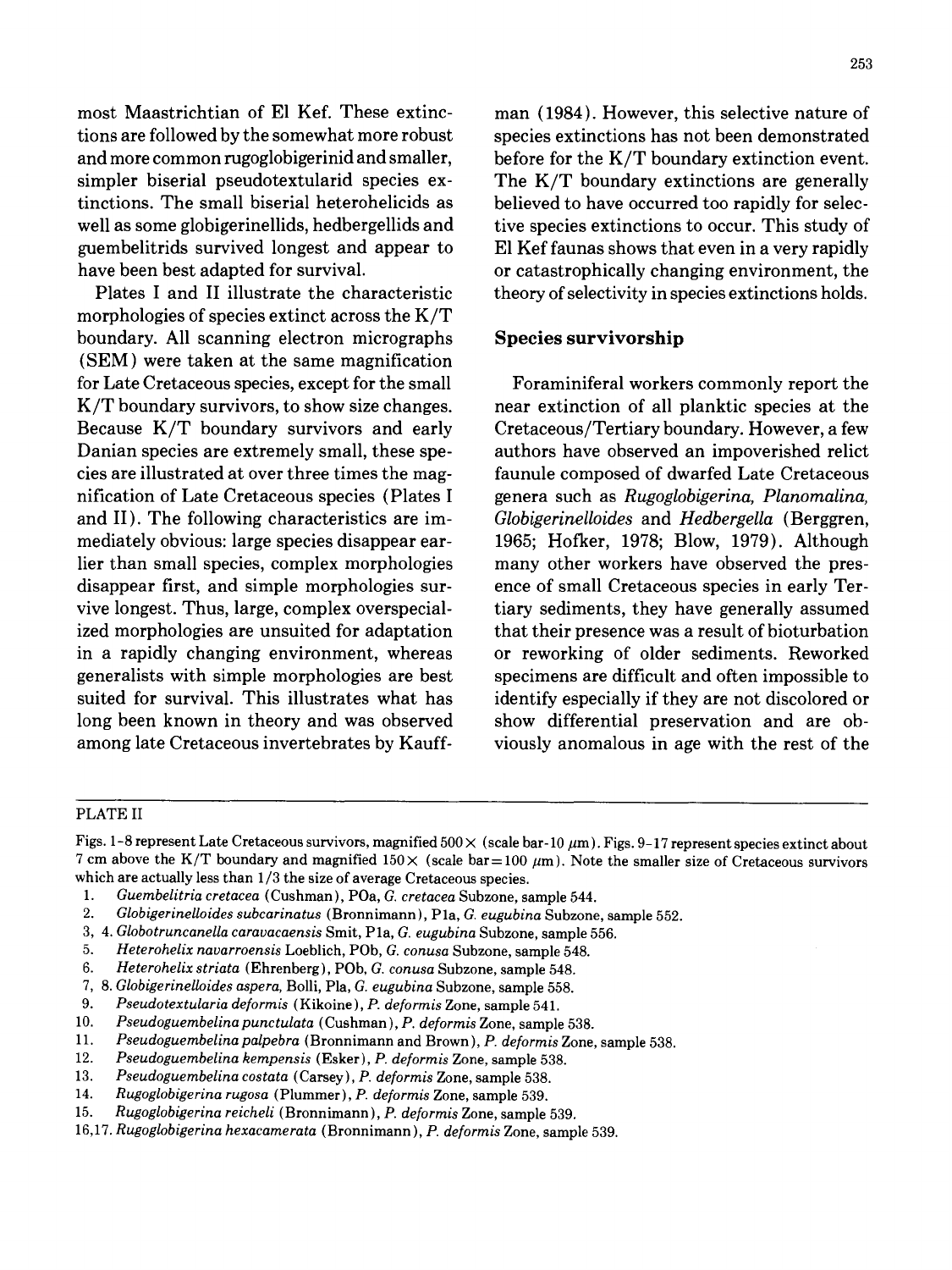faunal assemblage. The early Danian fauna at and Gartner (1986) reported that a significant E1 Kef clearly contains some intervals with re- number of nannoplankton species also surworked Cretaceous specimens, particularly glo- vived the K/T boundary at Brazos River, Texas. botruncanids (Fig. 4). However, many samples Some of the ten Cretaceous planktic foramicontain the smaller heterohelicid, pseudotex- niferal species which appear to have survived tularid and hedbergellid species without other into the early Tertiary are illustrated in Plate characteristic Cretaceous species. This sug- II. Their disappearances in early Tertiary sedgests that at least some of these species may be iments occurs gradually over about 300,000 Cretaceous survivors, years or 300 cm of sedimentation at E1 Kef,

ceous survivors are illustrated in Fig. 4 and and *Globigerinelloides subcarinatus* disappear at numbered 1-10 with lines connecting their oc- the top of POb *(G. conusa)* Subzone. *Hetero*currences (dots) in specific samples above the *helix planata, Globigerinelloides volutus* and K/T boundary. These species are believed to be *Pseudotextularia costulata* disappear in the Cretaceous survivors because of their frequent lower part of Subzone Pla *(G. eugubina). Glo*presence in early Tertiary samples in absence *bigerinelloides aspera* and *Rugoglobigerina* sp. A of other characteristic Cretaceous species, com- disappear within Subzone Pla. The remaining parable preservation to early Tertiary fauna, three Cretaceous survivors *(H. navarroensis, H.*  and generally smaller overall size when com- *striata, G. cretacea, G. caravacaensis)* disappear pared with the same species in Cretaceous sed- near the top of Subzone Pla, or in the early part iments. Moreover, the same ten species have of Subzone P1b (Fig.  $4$ ). also been found in coeval early Tertiary sedi- It is possible that other small Cretaceous spements from Brazos River, Texas (Keller, un- cies also survived into the early Tertiary, as for published data). A graphic correlation plot instance minute specimens of *Rugoglobigerina*  based on first and last appearances of species *hexacamerata, Heterohelixglabrans, Pseudotex*at E1 Kef plotted against the same species at *tularia costata* and *P. kempensis.* These species Brazos River indicates that these species dis- have also been found in early Tertiary sediappeared at about the same time in both re- ments of both E1 Kef, Tunisia and Brazos River, gions. This coincidence is unlikely to be the Texas, but their disappearances in these secresult of reworking of Cretaceous sediments. It tions are not coeval. It will be necessary to study strongly suggests that more species survived the other sections in different parts of the world in  $K/T$  boundary event than generally assumed.  $\qquad$  order to confirm the nature and extent of sur-A preliminary  $^{13}$ C analysis of some Brazos River vivorship of these species. survivors *(H. striata, G. cretacea)* reveals nearly A few observations on the nature of Cretaa  $2\%$  difference in values before and after the ceous survivorship can be made however from K/T boundary (Keller and Lindinger, unpub- this study of E1 Kef faunas. The Cretaceous shows that the early Tertiary specimens are not common in late Cretaceous faunas except for from reworked Cretaceous sediments. E1 Kef *H. globulosa* and *H. striata.* Without exception species have not been analyzed isotopically be-<br>the Cretaceous survivors are of a basic primicause insufficient specimens are present. tive morphology consisting of small globular

noplankton across the K/T boundary has been fashion (globigerinellids, hedbergellids), or observed earlier by Thierstein (1982) from biserial (heterohelicids and pseudotextularids) deep-sea sections and by Perch-Nielsen and triserial fashion (such as Guembelitria). (1981a,b) from El Kef, Tunisia. Recently, Jiang Apertures are simple and there is little wall or-

Ranges of ten species believed to be Creta- Tunisia. Of these species *Heterohelix globulosa* 

lished data) This isotopic difference clearly survivors are all small species which are not Species survivorship among calcareous nan- chambers arranged either in uniserial coiled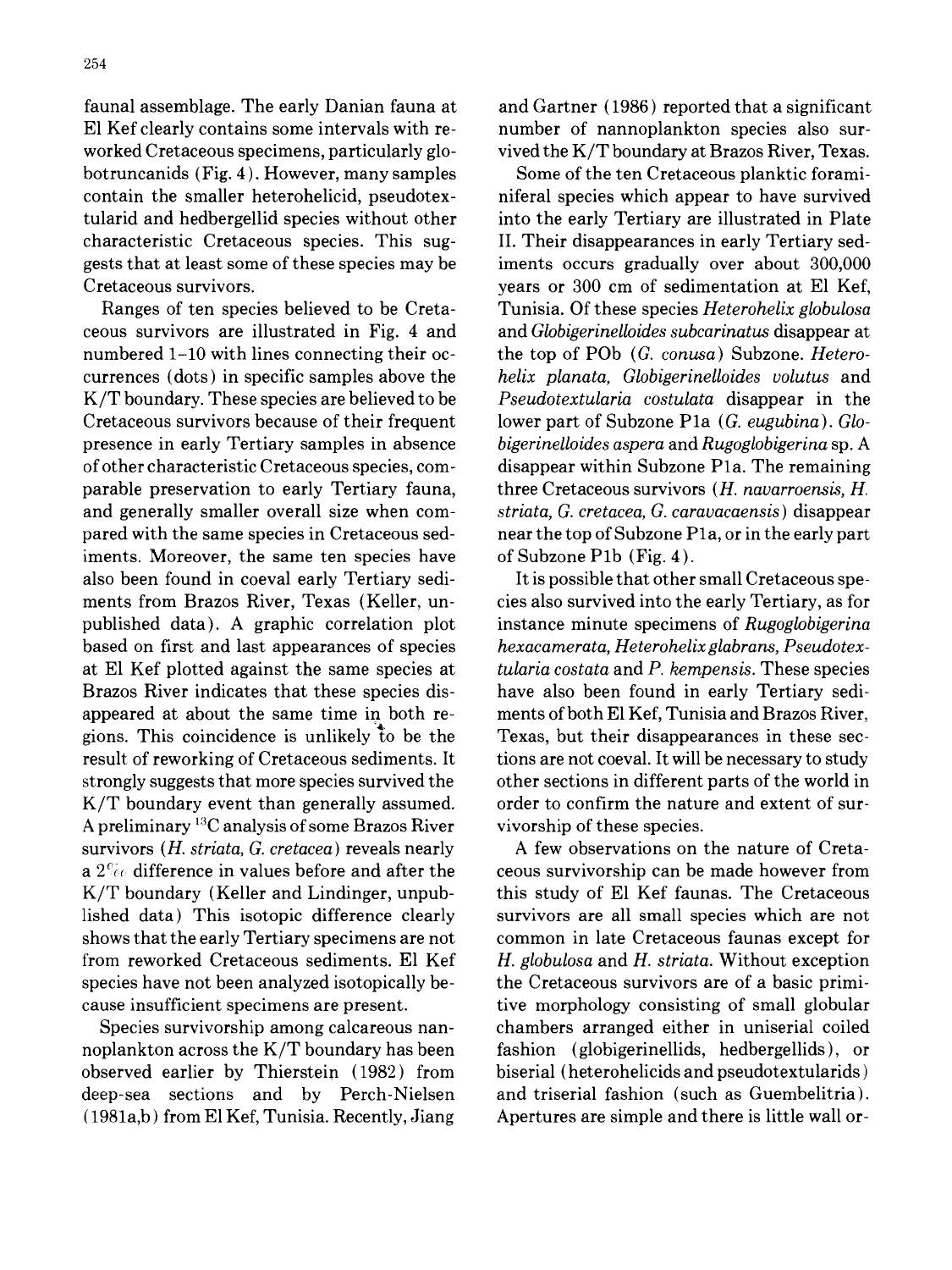ogy and small size imply that these species were found preservation of planktic foraminifers too generalists able to tolerate a wide range of en- poor for positive species identification for the vironmental conditions. During the late Cre- purpose of evolutionary studies. Smit's obsertaceous when niche partitioning was at its vation of a monospecific assemblage of *Guem*height, as seen in the highly diverse faunas, this *belitria cretacea* at the base of the Tertiary at E1 ecologic tolerance appears to have been a Kef could not be confirmed in this study (see hindrance to developing large populations of Fig. 4, Table I). individual species. But after the destruction of First appearances (FA) and ranges of new the late Cretaceous ecosystem, this tolerance early Tertiary species at E1 Kef are shown in aided their survival. Fig. 4 and illustrated in Plate III. It is apparent

survived it will be necessary to study their pop-<br>diately after the K/T boundary event in the 50 ulations in late Cretaceous and early Tertiary cm of black clay overlying the 2-3 mm thick deposits by means of quantitative stratigraphy, ferruginous boundary layer. The black clay layer morphometrics and stable isotopes. Stable iso- represents deposition over about 50,000 years tope analysis of survivors in relationship to non- (K/T boundary to FAG. *eugubina).* The next survivors is expected to yield clues to their ecol- major pulse in species evolution occurs about ogic habitat and changes in watermass strati- 250,000 years later (FA *G. eugubina* 66.35 Ma fication across the K/T boundary, to FAG. *pseudobulloides* 66.1 Ma) in Subzone

the K/T boundary extinctions is still largely a *gerinafringa)* appear in sample 542, 7 cm (about mystery. The problem lies primarily in the 7000 years) above the K/T boundary. Both G. paucity of sections with a complete sedimen- *trifolia* and *Ch. danica* evolved from *G. cretacea*  tary record and high sedimentation rates. For and specimens of similar morphology can be instance, K/T boundary sections from the deep- found occasionally among *G. cretacea* populasea generally lack Zone PO and frequently also tions of the late Cretaceous. Therefore, its ev-Subzone P1a *(G. eugubina)*. Thus, 50,000- olutionary first appearance may occur earlier. 300,000 years of the earliest Tertiary history is *Woodringina hornerstownensis, Eoglobigerina*  either missing or condensed into a few centi- *edita, Globoconusa conusa* and *Globorotalia ar*meters of sediment. The most expanded history *cheocompressa* first appear 17-22 cm ( ~ 20,000 for this interval is present at El Kef, Tunisia years) above the K/T boundary. Three new where 50 cm of black clay records Zone PO and species appear near the top of the black clay 2.5 m record Subzone Pla. A similarly high layer *(G.eugubina, E. eobulloides, E.*  sedimentation rate is observed at Brazos River, *simplicissima).*  Texas (Keller, 1988b). Both sections represent Species populations remain relatively stable shelf sequences deposited at about 150-350 m and there is little evolutionary diversity during depth. Thus, early Tertiary radiation can be deposition of the 250 cm of sediment representuniquely studied in two widely separated re- ing Subzone Pla *(G. eugubina).* Only two spegions of the world, cies appear at this time *(G. midwayensis* and

Smit (1982) earlier studied planktic forami-<br>
Eoglobigerina taurica). niferal evolution in early Tertiary sediments at The second pulse in evolutionary diversity in

namentation (Plate II). The simple morphol- ent author also studied the Carvaca section, but

To understand why some Cretaceous species that species evolution was most active imme-Plb, *(Eoglobigerina* spp.) during a rapid in-Early Tertiary evolution example of the crease in carbonate deposition.

The earliest new Tertiary species (Guembel-The evolution of the early Tertiary fauna after itria trifolia, *Chiloguernbelitria danica, Globi-*

Caravaca, Spain and El Kef, Tunisia. The pres-<br>Subzone P1b<sub>1</sub> (*Eoglobigerina* spp.) marks the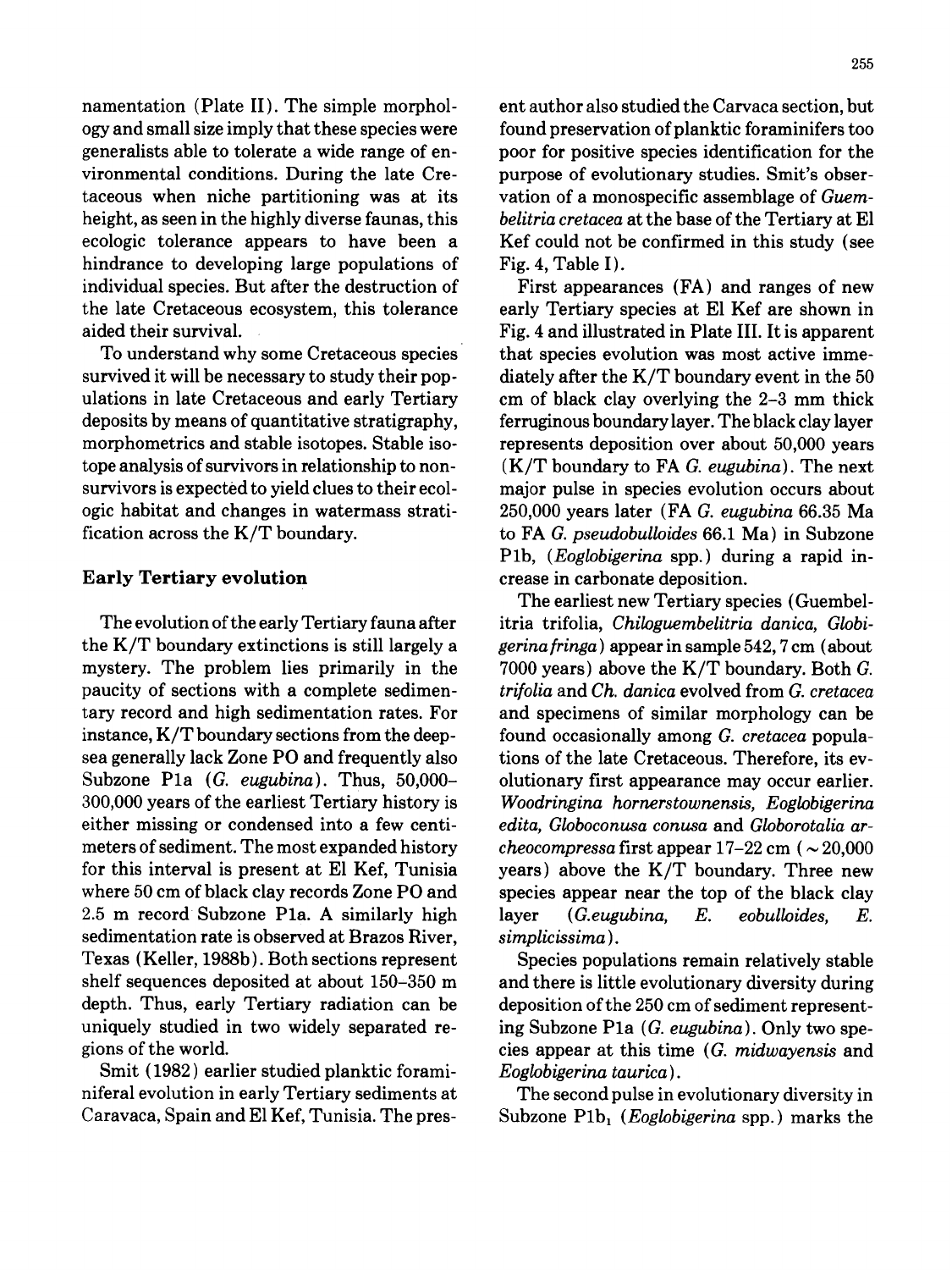# PLATE III

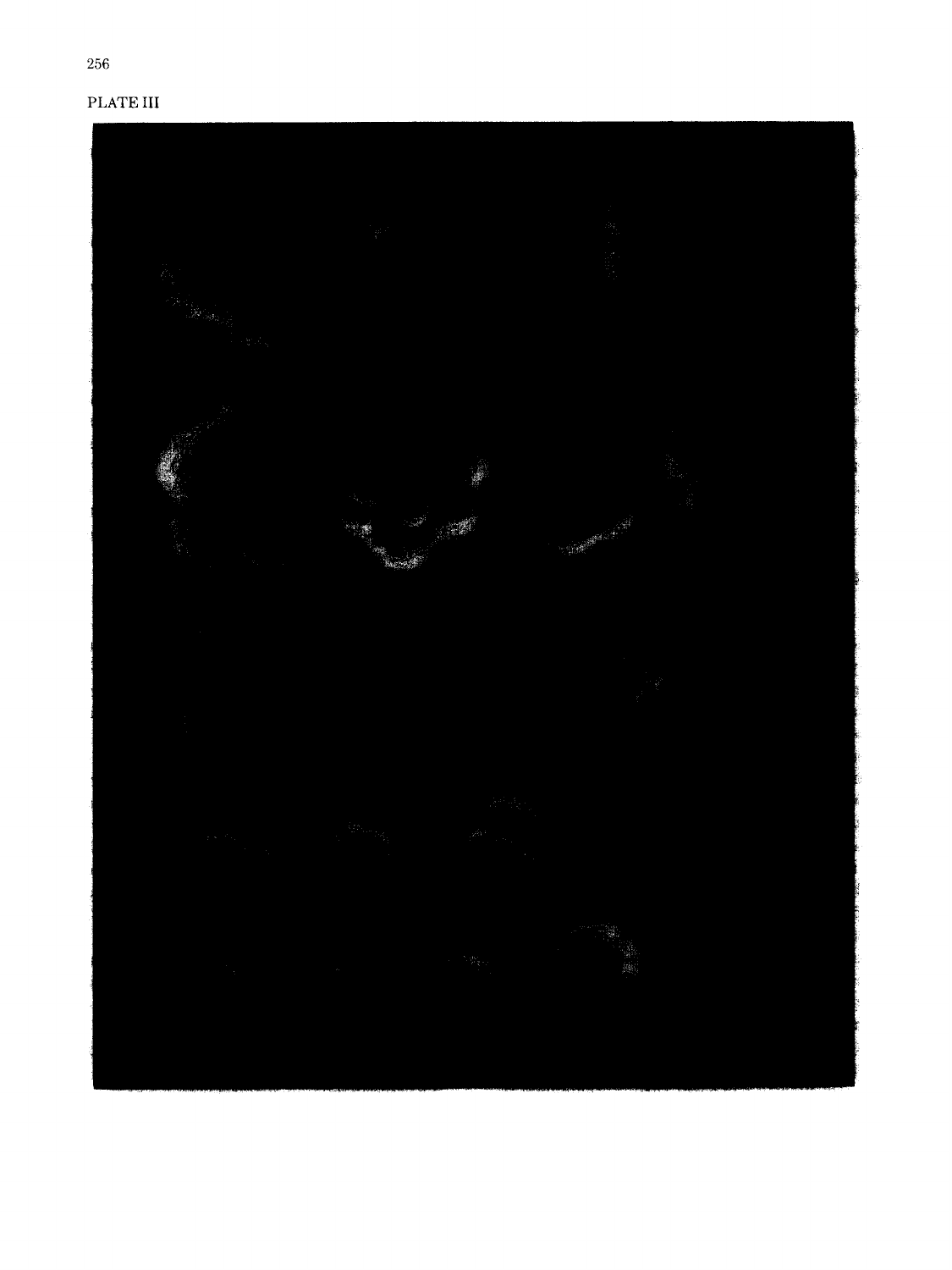lated species *(G. moskvini, G. pseudobulloides* (D'Hondt and Keller, 1987). *subquadratus),* the diversification of the *G.(E.)* The second pulse in species diversification *tauricagroup (E. tetragona, E. hemisphaerica),* occurs under more favorable environmental the first appearances of *Chiloguembelitria taur*-<br> *conditions* evidenced by a return of carbonate<br> *ica Globoconusa daubiergensis Subboting tril*-<br>
in sediment to pre-K/T levels, higher produc*ica, Globoconusa daubjergensis, Subbotina tril-* in sediment to pre-K/T levels, higher produc*oculinoides,* and *Globorotalia preaequa*. The remaining Cretaceous survivors and G. eugu-<br>more stable water temperatures and increased

Thus, early Danian faunas show two major pulses of species diversification. The first pulse time are larger and more complex globigerine<br>is recorded in the 50 cm of block clay change has is recorded in the 50 cm of black clay above the and globorotalid forms. This implies that more<br> $V/T$  have done and important follows the equitable environmental conditions returned  $K/T$  boundary and immediately follows the equitable environmental conditions returned<br>after the G. eugubina Subzone (P1a) or about major Cretaceous species extinctions. This ev-<br>300,000 years after the K/T boundary event. olutionary diversification occurs at a time of extremely low species diversity, less than  $5\%$  Population turnover  $CaCO<sub>3</sub>$  in sedimens, very low productivity as indicated by low <sup>13</sup>C values and generally cool Quantitative faunal analysis reveals trends in<br>fluctuating temperatures (Keller and Lindinfluctuating temperatures (Keller and Lindin-<br>ger, in prep.). The species that evolved under<br>example accombiance and stability of the one ger, in prep. ). The species that evolved under of faunal assemblages and stability of the en-<br>these stressful conditions were very small (lack international Heriotical Leta Crategoous founds of nutrients?) and of simple morphology with with their wide variations in species sizes yield small globular chamber arranged in uniserial unique problems. To observe dominant species coiled fashion *(Globorotalia archeocompressa,* trends in both small and larger forms both the *Globigerina eugubina*), biserial (*Woodringina*  $> 63 \mu m$  and  $> 150 \mu m$  size fractions were ana*hornerstownensis), triserial (Guembelitria tri-verify lyzed. It was found that the > 63*  $\mu$ *m size fracfolia),* quadriserial *(Globoconusa conusa)* or tion provided the most informative data on globigerinid. Although the basic morphologies faunal turnover and evolution across the  $K/T$ of evolving species is the same as those of Cre- boundary. Figure 5 illustrates this data for the tacous survivors there is no obvious ancestor- most common species. The commonly studied descendent relationship between these groups  $> 150 \mu m$  size fraction was found to bias to-

entry of *Globorotalia pseudobuUoides* and re- except among biserial and multiserial forms

*bina* become extinct at this time.<br>Thus, early Danian founds show two mojes exter, in prep.). The morphologies evolving at this

vironment. However, late Cretaceous faunas

## PLATE III

Figs. 1-7, 11 are magnified  $300 \times$  (scale bar-100  $\mu$ m). Figs. 8-10, 12-20 are magnified  $500 \times$  (scale bar-10  $\mu$ m). Note, in actual size species of Subzone Plb are nearly twice as large as those of Subzones Pla and PO.

- *2. Globigerina pseudobulloides* Plummer, Pla, *G. pseudobuUoides* Subzone, sample 599.
- *3. Chiloguembelitria taurica* Morozova, Pla, *G. pseudobuUoides* Subzone, sample 599.
- 
- 4, 5. *Globigerina (Eoglobigerina) taurica* Morozova, P1b<sub>2</sub>, *E. taurica* Subzone, sample 591.<br>6, 7,11 Globigerina (Eoglobigerina) hemisphaerica Morozova, P1b<sub>2</sub>, *E. taurica* Subzone, samp 6, 7,11 *Globigerina (Eoglobigerina) hemisphaerica* Morozova, Plb~, *E. taurica* Subzone, sample 592.
- 8-10. *Globigerina eugubina* Luterbacher and Premoli Silva, Pla, *G. eugubina* Subzone, sample 565.
- 12-14. *Globoconusa conusa* Chalilov, POb, *G. conusa* Subzone, sample 548.
- 15. *Woodringina hornerstownensis* Olsson, Pla, *G. eugubina* Subzone, sample 553.
- 
- 16,17 *Globigerinafringa* Subbotina, POb, *G.conusa* Subzone, sample 548. 18. *Globigerina cf edita* Subbotina, POb, *G. conusa* Subzone, sample 548.
- 19,20 *Globorotalia archeocompressa* Blow, Pla, *G. eugubina* Subzone, sample 554.

<sup>1.</sup> *Globigerina moskvini Shutskaya, P1b<sub>2</sub> E. taurica Subzone sample 596.*<br>2. *Globigerina pseudobulloides Plummer, P1a, G. pseudobulloides Subzon*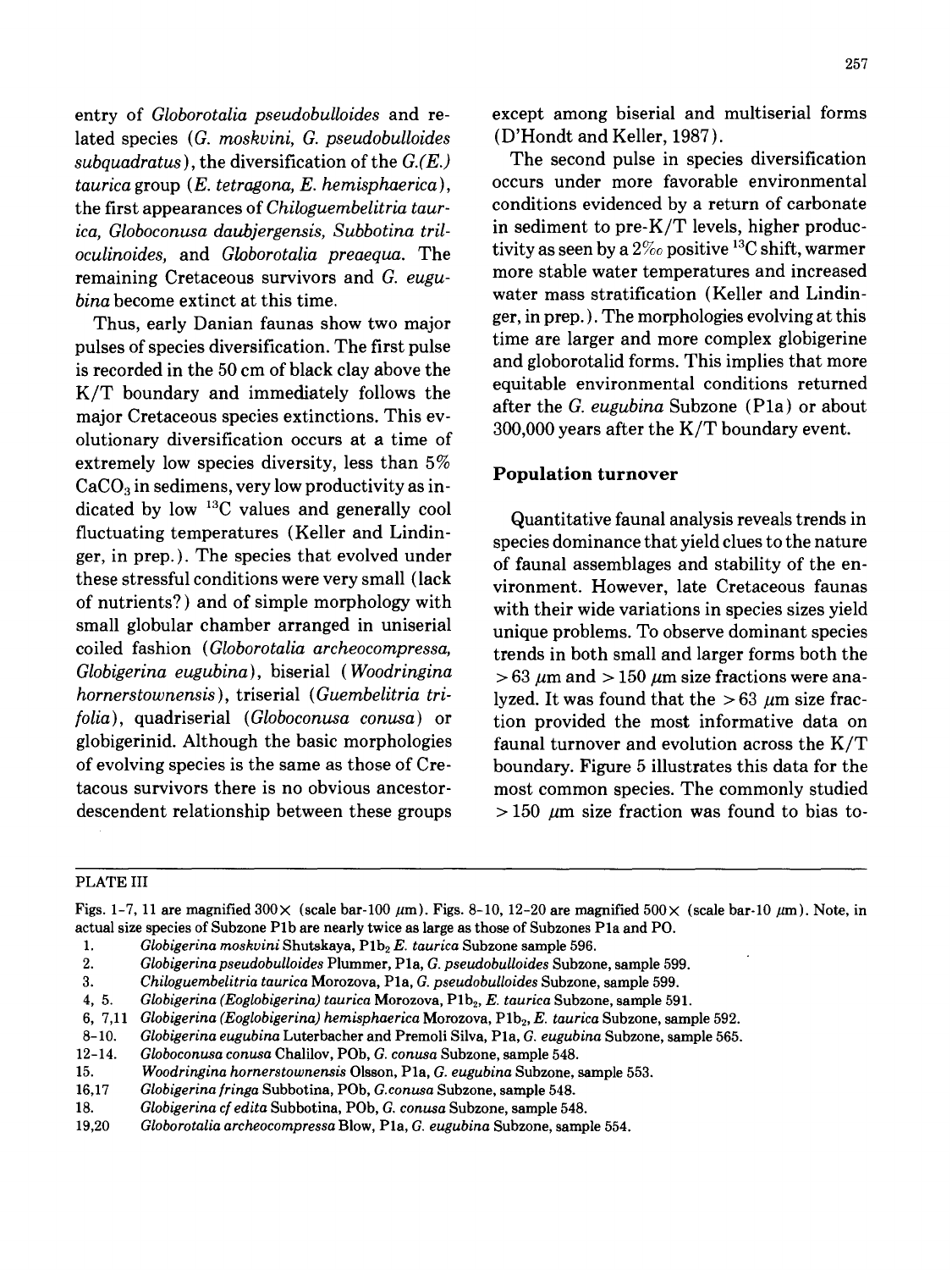

Fig. 5. Relative population abundances of common species in the size fraction  $> 63 \mu m$ . Note, only small biserial or planispiral species are common in uppermost Maastrichtian sediments. In the early Paleocene species dominance of any one species is short lived each being successively replaced by another (competing?) species. Low species diversity and short lived populations indicate highly unstable stressed conditions.

wards large species without showing recogniz- bers of juveniles present which could not be able trends (Fig. 6). For spot samples the  $> 105$  identified to species level with the light micro- $\mu$ m size fraction was also analyzed for the latest scope. Thus, for biostratigraphic resolution, Cretaceous and early Tertiary Subzone P1b. ecologic and evolutionary studies the  $>63~\mu m$ The results were not significantly different from size fraction was found to provide the best rethe smaller size fraction ( $> 63 \mu m$ ). The still sults for the K/T boundary interval. Neverthesmaller size fraction ( $>32 \mu m$ ) was also ex- less, major faunal successions can also be amined, but was found to be impractical for recognized in the  $> 150 \mu m$  size fraction as ilquantitative studies because of the large num- lustrated by Gerstel et al. ( 1986, 1987 ). Species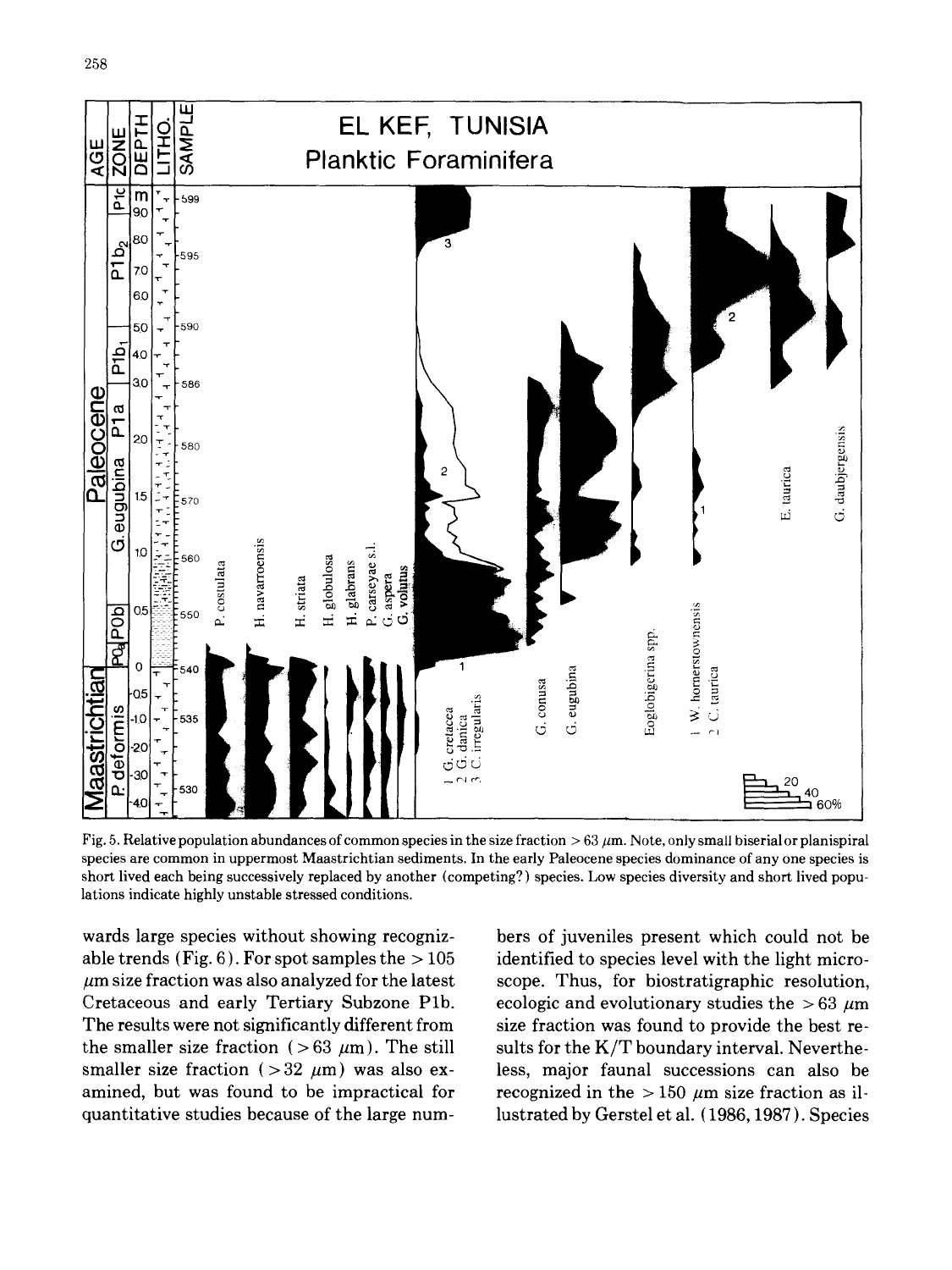

Fig. 6. Relative population abundances of common species in the size fraction  $> 150 \mu m$ . Note the similarity in common species below the K/T boundary, absence of foraminifers above the boundary and return of species in the  $> 150 \mu m$  size fraction in Subzone Plb. The latter represents a major loss of information when compared with Fig. 5.

abundance curves illustrated in Figs.  $5$  and  $6$  this size fraction in the latest Cretaceous. have error bars of  $\pm 1.5\%$  as tested by duplicate All species in the earliest Tertiary assemfaunal counts.  $blages are smaller than 150~\mu m$ . The fauna after

Cretacous species the heterohelicid, pseudo- *cretacea* through the 50 cm black clay and 50 guembelinid and globigerinellid survivors were most abundant. However, the abundance of exists in relative abundance at this time. The each species declined immediately after the K/ subsequent rise in *G. eugubina* is associated with T boundary to less than 2% and is therefore too a permanent decline in *G.cretacea* suggesting small to show on Fig. 5. Among the  $>150 \mu m$  niche competition or destruction. *Globigerina* fauna this group, except globigerinellids, is also *eugubina, G. conusa* and *C. danica* dominate most abundant (Fig. 6). Most surprising how- Subzone Pla *(G. eugubina).* These rapid sucever, is the high species diversity, but overall cessive species replacements suggest highly low abundance among the larger species of Rug-<br>stressed unstable environmental conditions re*oglobigerina* and *Globotruncana.* Thus, no ad- lated to low surface productivity {Keller and ditional information was gained by analyzing Lindinger, in prep. }. Similarly stressed condi-

Figure 5 illustrates that among small late the K/T event is dominated by *Guembelitria*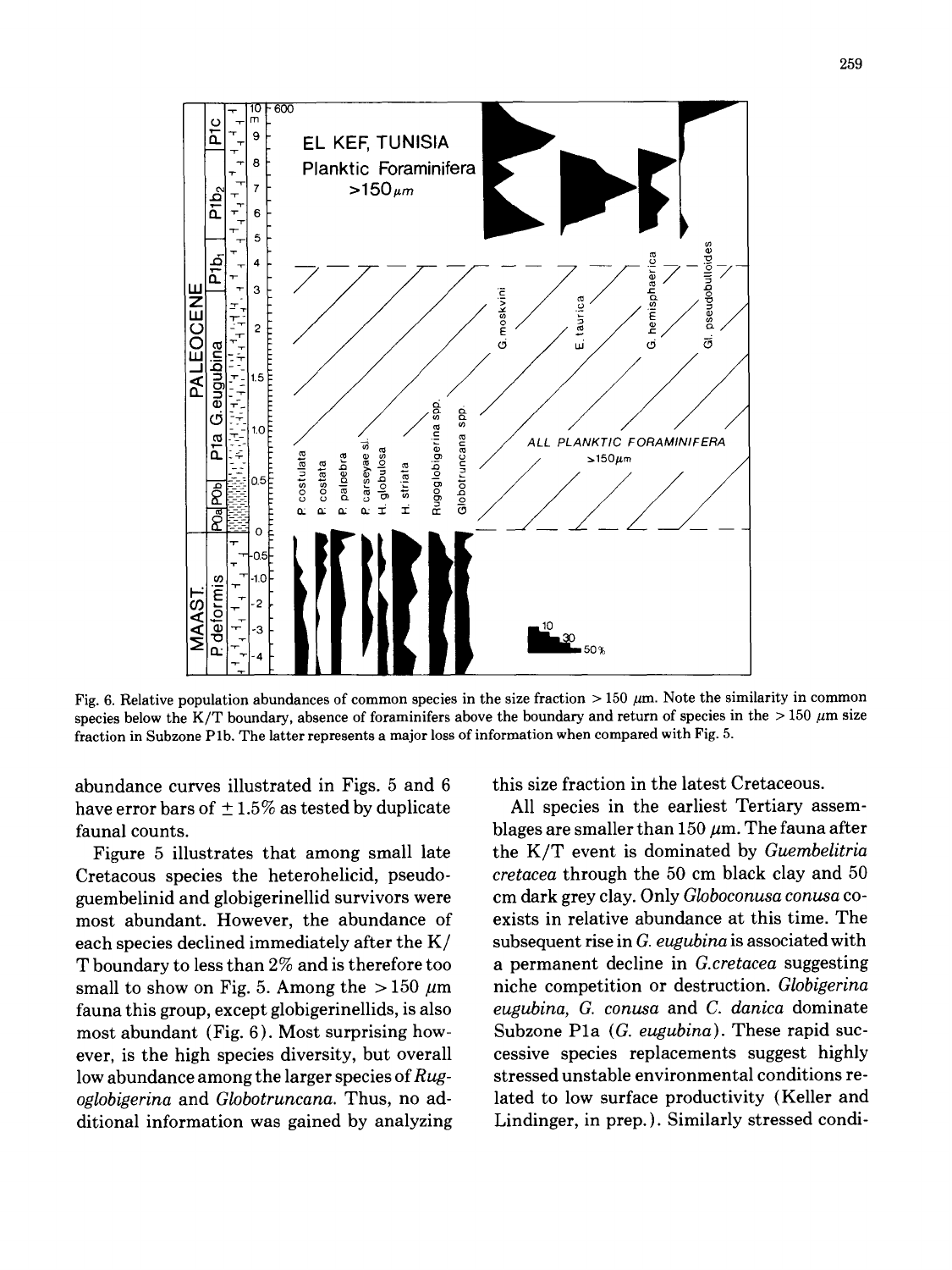tions were observed by Gerstel et al.  $(1987)$  tinctions start before the K/T boundary event? from DSDP Site 577 who concluded that low The early disappearance of complex species productivity adversely affected faunal stability, suggests a changing environment preceding and Dramatic productivity changes in the early thus unrelated to, a K/T boundary impact. Danian have been observed by other authors There is also selectivity in species extinctions including Hsu and McKenzie (1985) and  $\mathbb{Z}_4$ - before and after the K/T boundary event (Ir choset al. (1986). anomaly). Complex larger species disappear

Tertiary occurs during Subzone P1b, (*Eoglo* small species survive longest. This selectivity *bigerina* spp., Fig. 5) and marks the first recov- in species extinctions suggests sequential elimery of the ecosystem after the  $K/T$  boundary ination of less tolerant species. event. Major environmental changes are im- Habitats of Cretaceous species are relatively plied by the increased evolutionary diversity and unknown; however, a clue can be obtained from the first appearance of larger species ( $>150 \mu m$ , oxygen isotope ranking of planktic foraminisee Fig. 6, Plate I). Perhaps the most signifi- fera. Isotopically light species generally live in cant change at this time was a major increase surface waters whereas isotopically heavier in surface water productivity as indicated by in- species live in deeper waters (Boersma and creased carbonate sedimentation and a  $2\%$ . Shackleton, 1981; Keller, 1985). Unfortupositive shift in  $^{13}$ C. Although carbonate sedi- nately, not all late Cretaceous species have been mentation reached pre- $K/T$  boundary levels, isotopically ranked, but work by Boersma and surface productivity remained well below. Ox-<br>Shackleton (1983) and Keller and Thierstein ygen isotope ratios indicate that temperatures (unpublished data) imply that large complex were more stable, but remained cool at this time species including globotruncanids live in rela-(Keller and Lindinger, in prep.). The change tively deeper waters whereas rugoglobigerinids in faunal diversity also suggests an increase in and pseudotextularids are surface dwellers. This watermass stratification.  $s$  suggests that  $pre-K/T$  boundary extinctions

at E1 Kef, Tunisia illustrates that high resolu- subsurface waters prior to the K/T boundary tion stratigraphic control is possible in conti- event. nental shelf sections with high sedimentation A clue to pre-K/T boundary species extincrates. But it is not clear whether the faunal se-<br>tions may also be found in the convergent oxyquence is representative of open oceanic con- gen isotopic trends of bottom and surface waters ditions where the  $K/T$  boundary interval is at El Kef (Keller and Lindinger, in prep.). This much more condensed and hence stratigraphic convergent trend is primarily due to more negresolution is lost. Detailed studies of deep-sea ative benthic oxygen isotope values suggesting sequences (on a cm scale or less) will be nec- an influx of warm saline bottom water. A simessary to correlate and compare continental ilar convergent oxygen isotopic trend was obshelf with oceanic environments. served by E. Barrera (pers. comm., 1987) from

gin about 25 cm below the lithologic and geo- implies that warm saline bottom waters may chemical boundary (Ir anomaly and base of have affected oceanic circulation globally. Inblack clay layer) and continue through 7 cm creased production of saline waters may have above the boundary. Why did major species ex- occurred in low latitude marginal seas (Brass

The first major faunal change in the early before smaller less ornate species and primitive

largely affected deeper dwelling planktic spe-Discussion **and conclusions** cies first and surface dwellers survived longest. This implies changes in the water mass struc-The Cretaceous/Tertiary boundary section ture, temperature or chemical conditions of'

The K/T boundary extinctions at E1 Kef be- DSDP Sites 689,690 and Seymour Island. This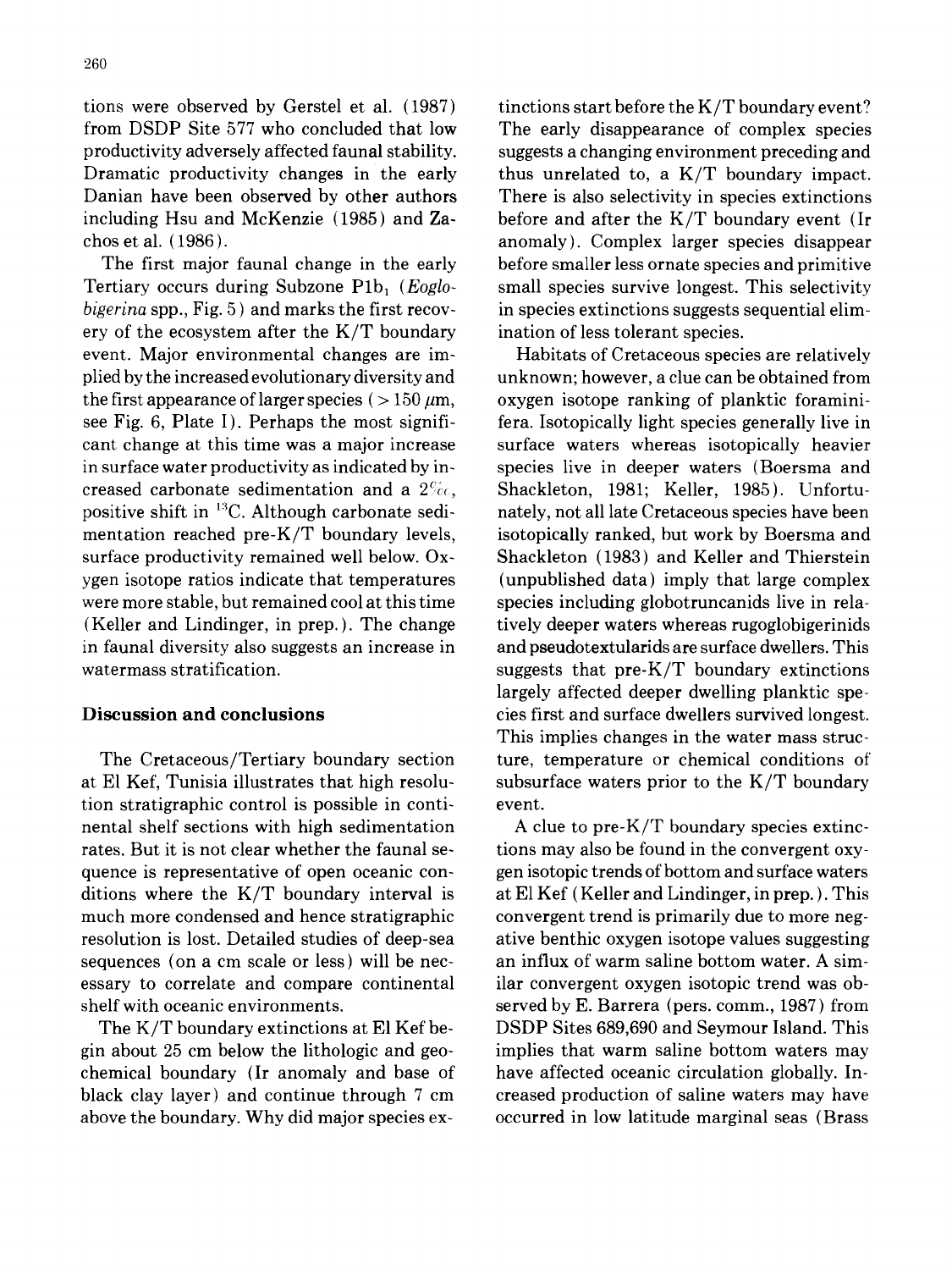1988a). It is likely that increased salinity and levels at this time. its chemical consequences are responsible for The Cretaceous/Tertiary boundary section the pre-K/T boundary species extinctions.  $\qquad \qquad$  of El Kef has shown this mass extinction event

Os anomalies (Kushlys and Krahenbuhl, 1983 ), Although the findings of this study clarify many maximum total organic carbon, a dramatic de-<br>aspects of the K/T boundary event, such as the crease in  $CaCO<sub>3</sub>$  to less than 1% and drop in nature of extinctions and species survivorship, surface productivity (Keller and Lindinger, in subsequent radiation of early Tertiary species prep.) also coincides with maximum species ex- and the recovery of the ecosystem, many new tinctions. Primarily surface dwellers are af- questions are raised. For instance, why did the fected at this time (rugoglobigerinids, ecosystem not recover from the K/T boundary pseudotextularids). This event appears to be shock for so long? Can a single impact explain unrelated to, but superimposed upon the ad- such a long recovery period? The effects of an verse environmental trend and associated spe- impact event, with an increase in atmospheric cies extinctions that began during the late dust and possible warming due to the green-Maastrichtian. The geologically instantaneous house effect, are likely to be much shorter. At geochemical changes at the boundary point to- the present time there is evidence (Ir anomaly, wards a catastrophic event such as a large ex-<br>shocked quartz) for only one impact event at traterrestrial impact (Alvarez et al., 1980), but the K/T boundary. An immediate but short large scale volcanism cannot be excluded lasting surface water warming seems to be as- (McLean, 1985; Officer and Drake, 1985). socited with the K/T boundary event at E1 Kef

recover for nearly 300,000 years after the  $K/T$  support to the theory of a greenhouse effect, but boundary event (Subzone Plb, FA *G. pseudo-* does not explain the long recovery period. *bulloides)* and full recovery was not reached un- Were there repeated shocks to the ecosystem til about 1.5 m.y. after the boundary event before and after the  $K/T$  boundary event as for (Zachos and Arthur, 1986; Arthur et a1,1987; instance from a major episode of volcanism or Gerstel et al., 1987). During this time faunal multiple impacts? El Kef data of pre- $K/T$ assemblages remain simple, primitive and of boundary extinctions and long period of devery low diversity. Generally low oxygen con- pressed environmental conditions suggests that ditions prevailed on the ocean floor (Peypou- multiple causes were involved, but there is no quet et al,. 1986; Keller, 1988a). Stable oxygen evidence of multiple impacts or major volcaand carbon isotopic data indicate highly stressed nism. The present study suggests a multi-cause environmental conditions with low surface pro- scenario including pre-K/T boundary extincductivity, generally cool fluctuating tempera- tions possibly related to production of warm satures and a very low surface to bottom line bottom waters and its geochemical temperature gradient (Keller and Lindinger, in consequences, a geologically instantaneous caprep. ). The post-K/T boundary recovery starts tastrophy at the K/T boundary possibly caused in Subzone  $P1b_1$  just before the first appear- by a bolide impact followed by prolonged enviance of *Globorotalia pseudobulloides,* dated at ronmental stress perhaps due to a disrupted cli-66.35 Ma. The recovery is relatively rapid with matic regime and  $CO<sub>2</sub>$  fluctuations. Further an increase in carbonate sedimentation to pre- detailed geochemical and faunal studies of other  $K/T$  levels and a major increase in surface and  $K/T$  boundary sections with continuous sedibottom water productivity as indicated by a po- mentation, high sedimentation rates and good

et al., 1982) possibly triggered by a lowered eus-<br>sitive shift of about  $2\%$  in <sup>13</sup>C. Productivity, tatic sea level (Peypouquet et al., 1986; Keller, however, stabilized below pre-K/T boundary

The K/T boundary event marked by Ir and to be more complex than previously thought. El Kef data show that the ecosystem did not (Lindinger and Keller, in press) which lends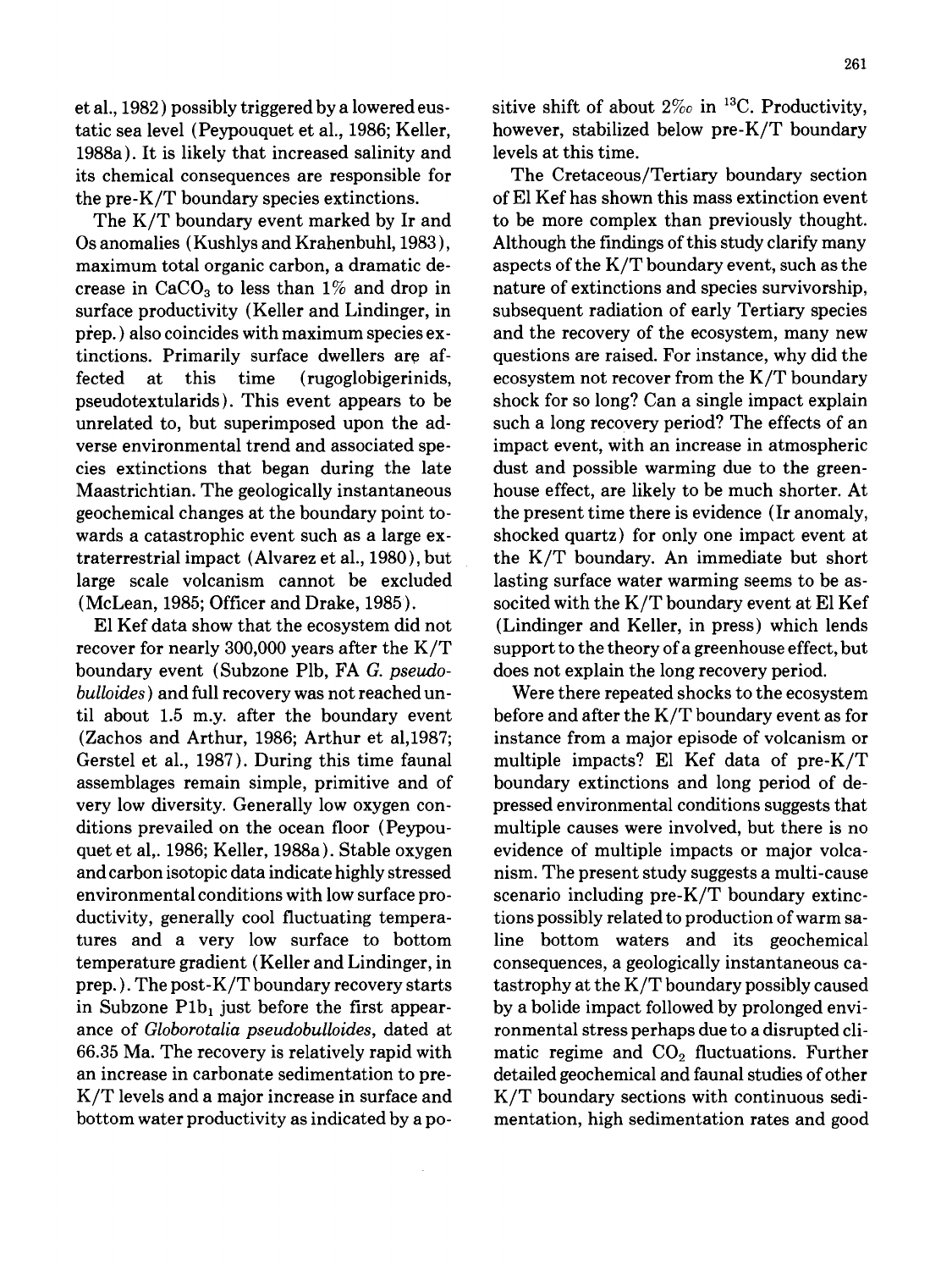scenario. Consumer and the second of the second of the second of the second of the second of the second of the second of the second of the second of the second of the second of the second of the second of the second of the

## Acknowledgements 378.

Romein for providing samples from El Kef and  $B_{av.}$ , 82: 319-344. to Drs. J. Salaj, R. Thunell and H. Thierstein Hofker, J., Sr., 1978. Analysis of a large succession of samfor helpful critical reviews and comments of this pies through the Upper Maastrichtian and Lower Termanuscript, tiary of drillhole 47.2, Shatsky Rise, Pacific, Deep Sea

- Arthur, M.A., Zachos, J.C. and Jones, D.S., 1987. Primary Geophys. Union Monogr., 32: 487-492.<br>productivity and the Cretaceous/Tertiary boundary Izett, G.A., 1987. Anthigenic "spherules" in K-T boundary
- Berggren, W.A., 1965. Paleocene -- a micropaleontologist's rado and New Mexico, may not be impact derived. For the impact derived. For the impact derived. For the impact derived. Geol. 44: 1472. 84. Soc. Am. Bull. 99: 78-8 point of view. Bull. Am. Assoc. Pet. Geol., 44: 1473–84. Soc. Am. Bull. 99: 78–86.<br>Figure N.A., 1978. Bosont education Concession Ionk Jiang, M.J. and Gartner, S., 1986. Calcareous nannofossil
- Berggren, W.A., 1978. Recent advances in Cenozoic plank-<br>succession across the Cretaceous/Tertiary boundary at<br>succession across the Cretaceous/Tertiary boundary at tonic foraminiferal biostratigraphy, biochronology and succession across the Cretaceous/Tertia<br>hiogeography, Atlantic Ocean, Micropeleontology, 24: Braggs, Alabama, Geology, 15: 311-315. biogeography: Atlantic Ocean. Micropaleontology, 24:
- Berggren, W.A., Kent, D.V. and Flynn, J.J., 1985. Jurassic nell, J.E.T., Zachos, J.C. and Arthur, M.A., 1987. Biotic, chronostratigraphy. In: N.J. Snelling (Editor), The taceous/Tertiary boundary at Braggs, Alabama. Geology, Alabama. Geology, Alabama. Geology, Alabama. Geology, Alabama. Geology, Alabama. Geology, Alabama. Geology, Alabam Chronology of the Geologic Record. Geol. Soc. Lond. Mem., 10: 141-195.
- 
- Leiden, 1415 pp. (3 vols.).<br>Boersma, A. and Shackleton, N.J., 1981. Oxygen and car-<br> $V_1$ lles, G. 1995. Danth startification. depth habitats. Late Cretaceous to Paleocene, Central 163: 177-194.<br>Pacific, DSDP Sites 463 and 465, Leg 65. In: Initial Re-Pacific, DSDP Sites 463 and 465, Leg 65. In: Initial Re-<br>
Reller, G., 1988a. Biotic turnover in benthic foraminifera<br>
Series the Crategoous (Textion: houndary at El Kef
- Brass, G.W., Southam, J.R. and Peterson, W.H., 1982. 153-171. Warm saline bottom water in the ancient ocean. Nature,<br>  $Keller$ , 1988b. The K/T boundary mass extinctions in the 296: 620-623.
- de la Tunisie centrale. Am. Mines Geol., Tunis, 18: 1- Keller, G. and Lindinger, M., in prep. Stable isotope, TOC
- some earliest Paleocene lineages of planktic foramini- matol., Palaeoecol., in prep. fera. In: Geol. Soc. Am. Annu. Meet., Abstr. with Pro- Kuslys, M. and Krahenbuhl, U., 1983. Noble metals in Cre-
- Gerstel, J., Thunell, R.C., Zachos, J.C. and Arthur, M.A., 34: 139-141. 1986. The Cretaceous/Tertiary boundary event in the McLean, D.M., 1985. Mantle degassing induced dead ocean
- Gerstel, J., Thunell, R. and Ehrlich, R., 1987. Danian faunal Washington, D.C., pp. 493-503. changing marine environment. Geology, 15: 665-668. environmental events. Science, 227:1161-1167.
- faunal preservation will be necessary to test this Haq, B.U, 1983. Jurassic to Recent nannofossil Biochron-Biostratigraphy, Benchmark Papers in Geology. Hutchinson and Ross, Stroudsburg, Pa., 78: pp. 358-
	- Herm, D., Hillebrandt, A.V. and Perch-Nielsen, K., 1981. I am grateful to Drs. K. Perch-Nielsen and T. Die Kreide/Tertiär-Grenze im Lattengebirge (Nördliche Kalkalpen) in mikropaläontologischer Sicht. Geol.
		- Drilling Project, J. Foraminiferal Res., 8: 46-75.
- Hsu, K.J. and McKenzie, J.A., 198. A "Strangelove" ocean **References** in the earliest Tertiary. In: E.T. Sunquist and W.S. Broecker (Editors), The Carbon Cycle and Atmospheric CO<sub>2</sub>: Natural Variations Archean to Present. Am.<br>Geophys. Union Monogr., 32: 487-492.
	- productivity and the Cretaceous/Tertiary boundary Izett, G.A., 1987. Anthigenic "spherules" in K-T boundary<br>
	sediments at Caravaca, Spain and Ratou Basin, Colo-<br>
	sediments at Caravaca, Spain and Ratou Basin, Coloevent in the oceans. Cretaceous Res., 8: 43–54. sediments at Caravaca, Spain and Ratou Basin, Colo-<br>rggren, W.A., 1965, Peleocene – a micropaleontologist's stade and New Mexico, may not be impact derived. Geol.
		-
	- 337-370.<br>337-370. Jones, D.S. Mueller, P.A., Bryan, J.R., Dobson, J.P., Chan-<br>11 1985 Juneseis Phill, J.E.T., Zachos, J.C. and Arthur, M.A., 1987. Biotic, to Paleogene: Part 2, Paleogene geochronology and geochemical and paleomagnetic changes across the Cre-<br>taceous/Tertiary boundary at Braggs, Alabama. Geol-
- tinctions. In: W.A. Berggren and J.A. Van Couvering Blow, W.H., 1979. The Cainozoic Globigerinidae. Brill, the Cainos. In: W.A. Beiggien and J.A. van Couvering (Editors), Catastrophes and Earth History. Princeton
	- $B_n$ , A. and Shackleton, N.J., 1981. Oxygen and car-<br>Bon isotope variations and planktonic foraminiferal satisfies in the Missour Case, Case Are Manu minifers in the Miocene Ocean. Geol. Soc. Am. Mem.,
	- ports of the Deep Sea Drilling Project, 62. U.S. Govern-<br>ment Printing Office, Washington, D.C., pp. 513–526. Tunisia, Pologogoga, Pologogimatel, Pologogol, 66. Tunisia. Palaeogeog. Palaeoclimatol., Palaeoecol., 66:
- 296: 620-623. western Interior Seaway (Brazos River, Texas). GSA Annual Meeting, Abstr. with Programs, 1988.
- 352. and Keller, G., 1987. Patterns of evolution in  $D'Hond$  at El Kef Tunesia Palaeogeogr. Palaeogliboundary at El Kef, Tunesia. Palaeogeogr., Palaeocli
	- grams, 19 (7): 639. **taceous/Tertiary sedimens from El Kef. Radiochim.** Act,
	- North Pacific: Planktonic foraminiferal results from in the Cretaceous-Tertiary transition. In: The Carbon Deep Sea Drilling Project Site 577, Shatsky Rise. Pa- cycle and Atmospheric CO<sub>2</sub>; Natural variation Archean leoceanography, 1 (2): 97-17. to Present. Geophys. Monogr., 32. Am. Geophys. Union,
	- succession: Planktonic foraminiferal response to a Officer, C.B. and Drake, C.L., 1985. Terminal Cretaceous